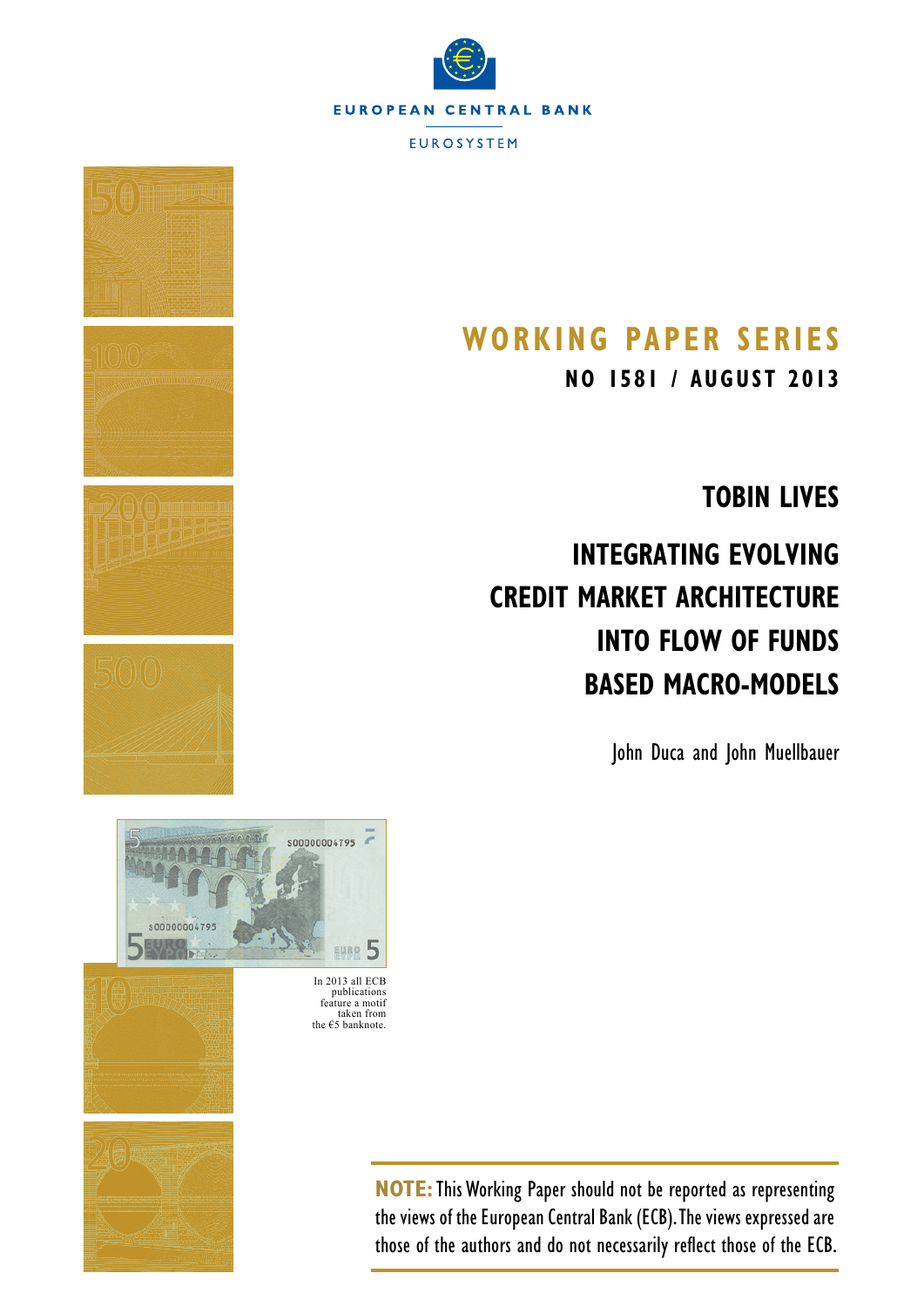#### **Acknowledgements**

Revised version of Muellbauer's keynote address at the ECB conference: 'A flow-of-funds perspective on the financial crisis: lessons for macro-financial analysis,' 28 November, 2011. The views expressed are those of the authors' and are not necessarily those of the Federal Reserve Bank of Dallas or the Federal Reserve System. Comments from Adrian Pagan and Ad Van Riet are gratefully acknowledged.

#### **John Duca**

[Federal Reserve Bank of Dallas](http://www.dallasfed.org/) and [Southern Methodist University](http://www.smu.edu/)

#### **John Muellbauer**

[Nuffield College](http://www.nuffield.ox.ac.uk/pages/default.aspx) and [Institute for New Economic Thinking at the Oxford Martin School;](http://www.oxfordmartin.ox.ac.uk/institutes/inet_oxford) e-mail: [john.muellbauer@nuffield.ox.ac.uk](mailto:john.muellbauer%40nuffield.ox.ac.uk?subject=)

#### **© European Central Bank, 2013**

| Address        | Kaiserstrasse 29, 60311 Frankfurt am Main, Germany  |
|----------------|-----------------------------------------------------|
| Postal address | Postfach 16 03 19, 60066 Frankfurt am Main, Germany |
| Telephone      | $+496913440$                                        |
| Internet       | http://www.ecb.europa.eu                            |
| Fax            | $+496913446000$                                     |
|                |                                                     |

All rights reserved.

| ISSN                   | 1725-2806 (online)           |
|------------------------|------------------------------|
| <b>EU Catalogue No</b> | $QB-AR-13-078-EN-N$ (online) |

Any reproduction, publication and reprint in the form of a different publication, whether printed or produced electronically, in whole or in part, is permitted only with the explicit written authorisation of the ECB or the authors.

This paper can be downloaded without charge from http://www.ecb.europa.eu or from the Social Science Research Network electronic library at http://ssrn.com/abstract\_id=2308923.

Information on all of the papers published in the ECB Working Paper Series can be found on the ECB's website, [http://www.ecb.](http://www.ecb.europa.eu/pub/scientific/wps/date/html/index.en.html) [europa.eu/pub/scientific/wps/date/html/index.en.html](http://www.ecb.europa.eu/pub/scientific/wps/date/html/index.en.html)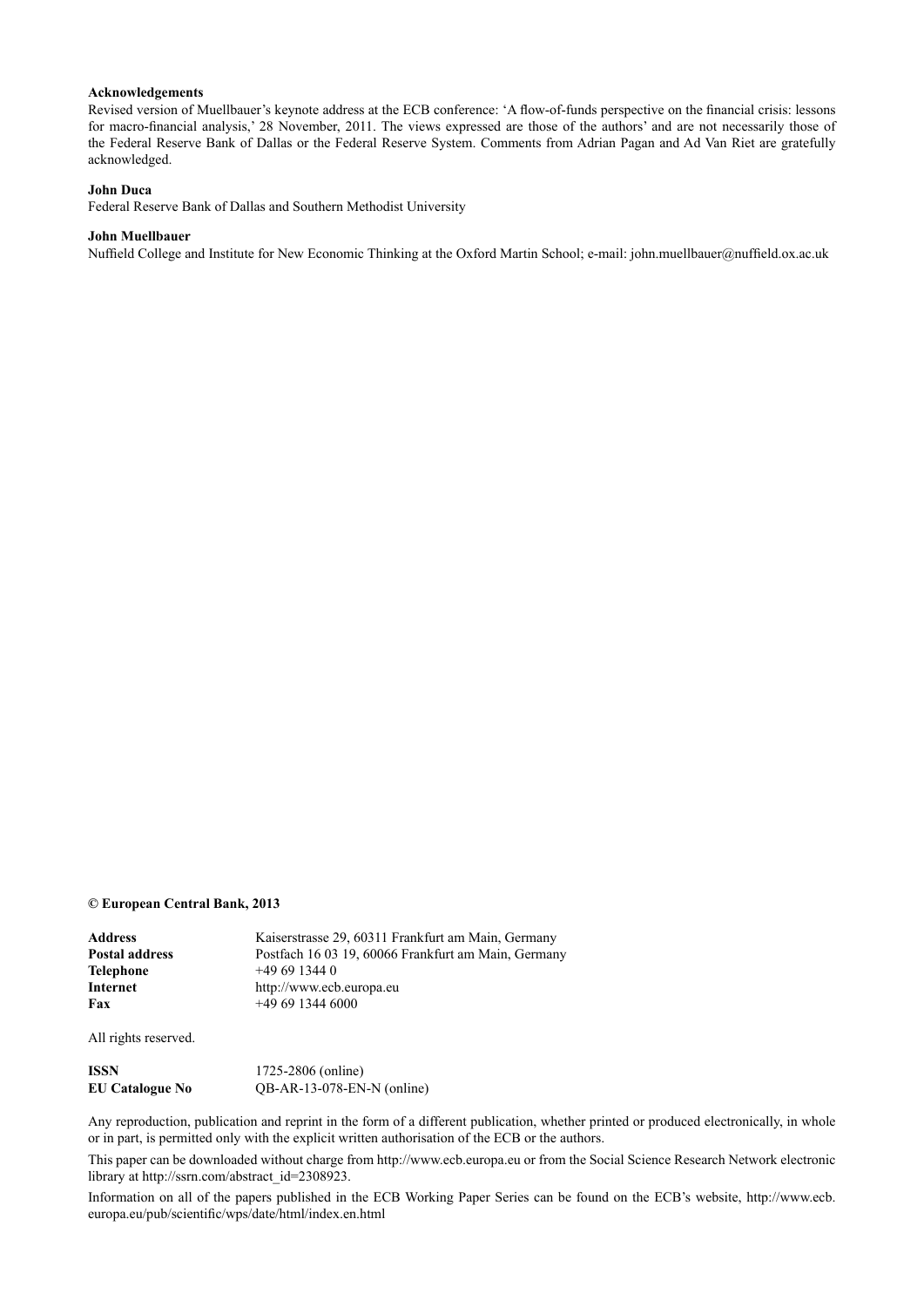#### **Abstract**

After the global financial crisis, there is greater awareness of the need to understand the interactions between the financial sector and the real economy and hence the potential for financial instability. Data from the financial flow of funds, previously relatively neglected, are now seen as crucial to the data monitoring carried out by central banks. This paper revisits earlier efforts to understand financial-real linkages, such those of Tobin and the Yale School, and proposes a modeling framework for analysing the household flow of funds jointly with consumption. The consumption function incorporates household income, portfolios of assets and debt held at the end of the previous period, credit availability, and asset prices and interest rates. In a general equilibrium setting, these all have to be endogenised and since households make consumption and housing purchase decisions jointly with portfolio decisions, there is much to be gained in modeling a household sub-system of equations. Major evolutionary structural change – namely the evolving credit architecture facing households – is handled by our 'Latent Interactive Variable Equation System' (LIVES) approach. A byproduct is improved understanding of the secular decline in US saving rate, as well as of the household financial accelerator. Moreover, the models discussed in this paper offer new ways of interpreting data on credit, money and asset prices, which are crucial for central banks.

#### *JEL Codes:* B22, E21, E44, E51, G11.

*Key Words:* Finance and the real economy, financial crisis, consumption, credit constraints, household portfolios.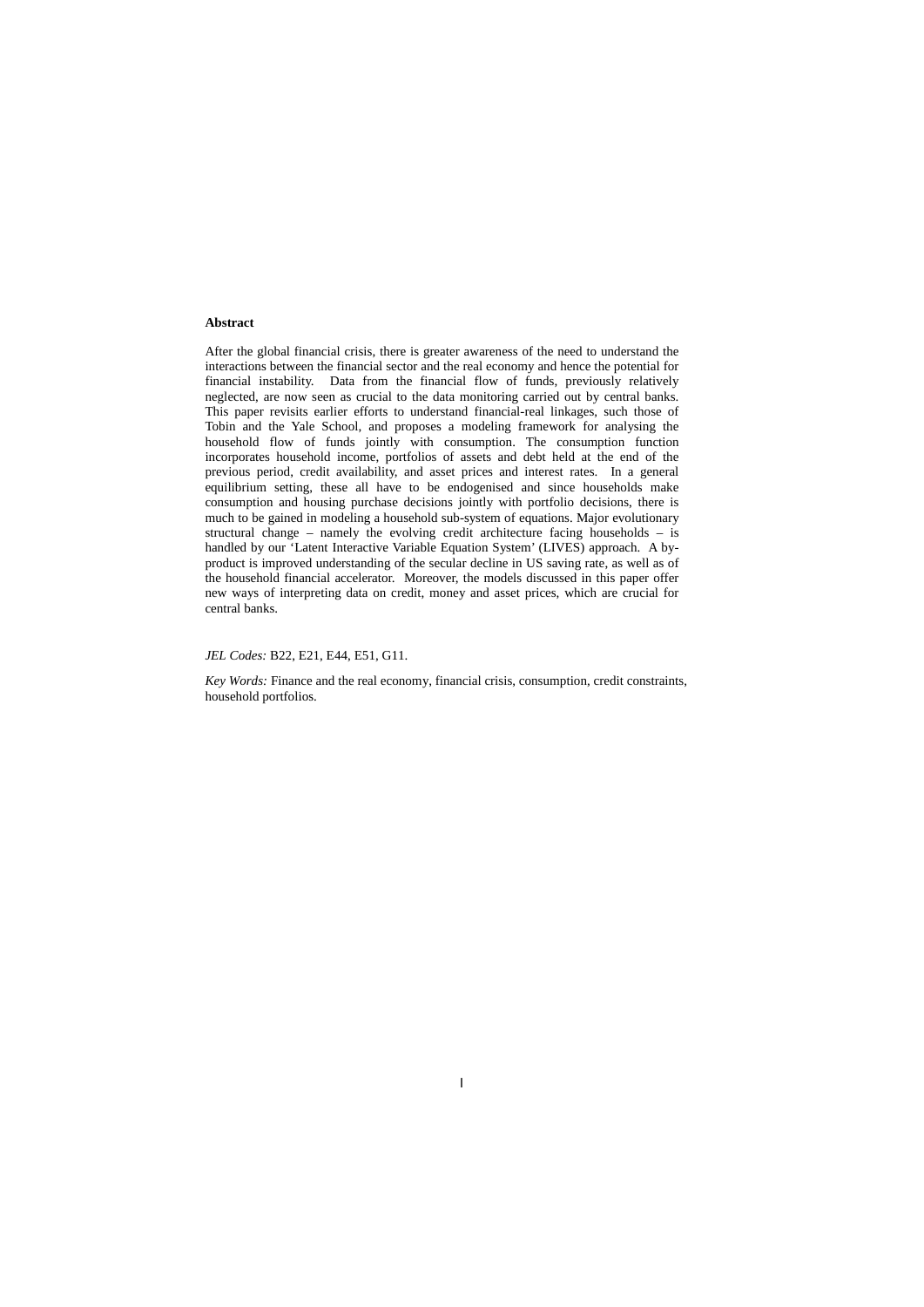#### **Non-technical summary**

After the global financial crisis, there is general awareness, see the report on the first two years of the macro-prudential research network, ECB (2012), of how standard macroeconomics as practiced up to 2008 had failed to understand the interactions between the financial sector and the real economy and so failed to grasp the potential for financial instability. Data from the financial flow of funds, neglected previously, are now seen as crucial to the data monitoring carried out by central banks. This paper revisits earlier efforts to understand financial-real linkages, such as those of the Yale tradition, as the back-ground to new approaches to model linkages between the flow of funds and the real economy. These new approaches throw fresh light on how to interpret data on money and credit.

Tobin and Brainard (1963) had anticipated the bank lending channel of monetary transmission as later highlighted by Bernanke and Blinder (1988) and Bernanke and Gertler (1995). Brainard and Tobin's 1968 stylised paper on pitfalls in financial modeling included three sectors (governments, private sector and banks), a set of seven financial assets and focused on investment (rather than consumption) as the key interaction between the financial sector and the real economy. In the 1970s, the Yale school introduced consumption with a systems approach to household flow-of-funds analysis, see Backus and Purvis (1980).

However, in the 1970s and part of the 1980s, monetarism, by focusing on the link between the money supply and inflation, offered a simpler, deceptively elegant view which crowded out the more complex portfolio balance view. The latter required a more structural approach, as it entailed modeling portfolio choices across a wider range of assets relevant for savings behaviour and real-financial linkages. The more recent fad of real business cycle theory, including its New-Keynesian DSGE incarnations, eclipsed any substantive role for money and credit and essentially assumed a 'passive' financial sector.

The financial accelerator was introduced into this DSGE framework by Bernanke *et al*. (1999). However, the financial friction in this model has a simple one-period form and applies only to firms through costly monitoring carried out by banks. Roles for households, housing and mortgage markets, as well as feedbacks via the asset base and potential solvency of the banking sector are missing. Iacoviello (2005) introduced housing and a new financial friction, a maximum loan to value ratio at which patient households are willing to lend to impatient households. However, the model lacks a banking sector, mortgage default, the possibility of house prices overshooting as well as positive aggregate housing equity withdrawal. It therefore cannot capture the US subprime trigger of the global financial crisis.

The financial accelerator then operating had four major linkages. The first was via the collapse of construction. In the second, consumption fell as collateral values dropped and credit contracted. In the third channel, a negative feedback loops operated through the banking sector as rising bad loan books and risks of bank insolvencies, amplified by a liquidity crisis, led to a sharp credit contraction. Fourthly, rising risk spreads in credit markets also contributed to the credit contraction. The induced decline in economic activity fed back negatively on home values, amplifying the initial shocks.

As consumption accounts for around 70 per cent of US GDP, the household channel played a central role in the crisis. To understand it, a credit-augmented life-cycle consumption function is discussed, generalising the work of Ando and Modigliani (1963), Friedman (1957, 1963) and Tobin and Dolde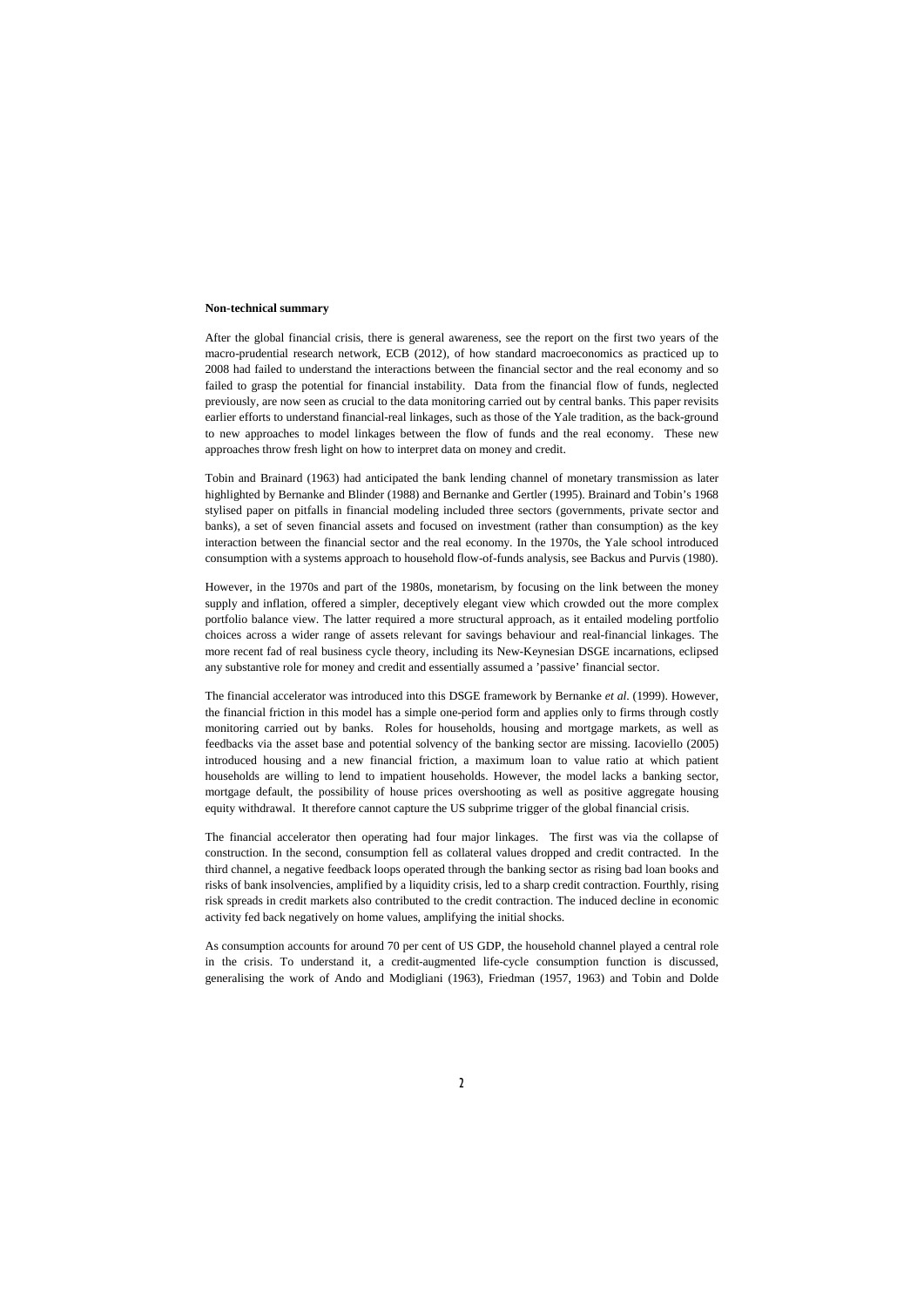(1971). The combination of wealth and credit effects, in conjunction with accounting for how financial innovation has shifted key financial-real linkages, is necessary to understand the behaviour of consumption. Consumption is explained by household income, portfolios of assets and debt held at the end of the previous period, credit availability, and asset prices and interest rates.

In a general equilibrium setting, these all have to be endogenised. Since households make consumption and housing purchase decisions jointly with portfolio decisions, there is much to be gained in modeling a household sub-system of equations for such data as was the intent of Backus and Purvis (1980), but incorporating the evolving credit architecture facing households. The credit channel is incorporated via variations in constraints on down-payments and on home equity withdrawal. As an implication of the model, the impact of rising house prices on consumption is likely to be negative in countries with less active mortgage markets and without home equity loans (e.g. Italy) where saving would have to increase to satisfy the down-payment constraint. The opposite holds for countries like the U.S., the U.K. or Australia, where easy availability of home equity loans made housing into a more liquid asset and higher housing collateral values boosted spending.

The demand for housing as a stock is jointly determined with non-housing consumption. Given the existing stock of the previous period, this can then be used to derive an equation for house prices as an inverted demand equation, taken as part of the equation system for the household sector. Since shifts in the ability of home-owners to borrow against accumulated housing equity are not observable directly, a latent variable represents such shifts. This has consequences throughout the equation system and potentially enters both as an intercept shift and in interaction with key variables such as housing wealth hence the acronym 'latent interactive variable equation system' (LIVES).

The outcome of such a modeling effort is illustrated with some of the authors' recent work on the US which well explains booms and busts in consumption, mortgage refinancing, housing equity withdrawal and in house prices, as well as long-run changes in the household saving rate. Clear evidence of the dramatic consequences of the shifts in US financial architecture imply that constant, linear SVARs and DSGE models which fail to incorporate such shifts will yield non-robust findings and cannot be 'structural' in the sense of the Cowles Foundation definition. Evidence for other countries of consumption functions with a similar structure and similar parameter estimates suggests that the credit augmented consumption function discussed in this paper is closer to being 'structural'.

Strategic aggregation of household flow of funds data should make possible tractable macro-econometric models that better incorporate real and financial sector linkages, useful for assessing financial stability. This addresses earlier criticism of the Tobin-Brainard approach as being too unwieldy for policy making purposes, which was part of the monetarist appeal of focusing on one type of liquid asset, money. In this sense, a tractable, Tobin-type portfolio approach toward modeling the household sector restores broad money to its proper, but not dominant place along with debt, stock market and housing wealth.

Links with other subsector models in a tractable general equilibrium framework should focus on modeling strategic sectors, rather than attempting to model the entire flow of funds matrix. Because such frameworks are more comprehensive than standard models, they offer the possibility of synthesizing key insights from Tobin's portfolio balance approach with asymmetric information (Stiglitz and Weiss, 1981), the investment financial accelerator (Bernanke *et al*., 1999), the household financial accelerator and instabilities arising from systemic risks (Adrian and Shin, 2010).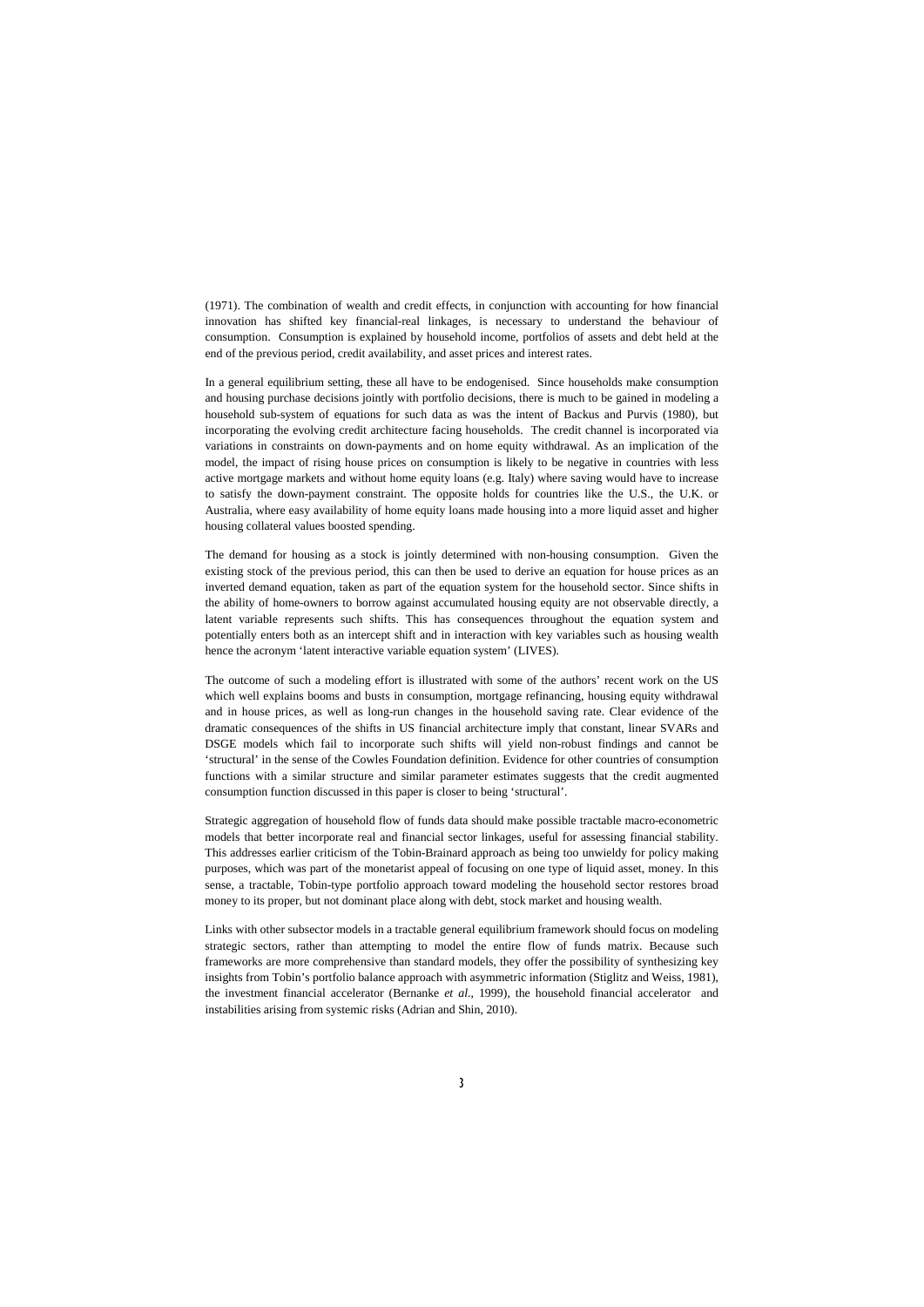#### **1. Introduction**

After the global financial crisis there is now general awareness, particularly at central banks, of how standard macroeconomics as practiced up to 2008 failed to understand the interactions between the financial sector and the real economy and so failed to grasp the potential for financial instability. Data from the financial flow of funds, previously relatively neglected, are now seen as crucial to the data monitoring carried out by central banks. This paper revisits earlier efforts to understand financial-real linkages, such as those of the Yale tradition. Early work by Tobin and Brainard (1963) had anticipated the bank lending channel of monetary transmission as later highlighted by Bernanke and Blinder (1988) and Bernanke and Gertler (1995). Brainard and Tobin's 1968 stylised paper on pitfalls in financial modeling included three sectors (governments, private sector and banks), a set of seven financial assets and focused on investment (rather than consumption) as the key interaction between the financial sector and the real economy. In the late 1970s, the Yale school brought households and therefore consumption into the frame with a complete systems approach to household flow-of-funds analysis, see for example the important paper by Backus and Purvis (1980).

However, in the 1970s and throughout much of the 1980s, monetarism, by focusing on the link between the money supply and inflation, offered a simpler and deceptively elegant view which crowded out the more complex portfolio balance view of Tobin, Brainard, Backus and Purvis. The former view had the simplicity of a reduced-form approach, while the latter required a more structural approach, as it entailed modeling portfolio choices across a wider range of assets relevant for savings behaviour and real-financial linkages. The subsequent fad of real business cycle theory, including its New-Keynesian incarnations in 'micro-founded' DSGE, eclipsed any substantive role for money and credit and essentially assumed a 'passive' financial sector.

The financial accelerator was introduced into this DSGE framework by Bernanke *et al*. (1999). However, the financial friction on which this model is based has a simple one-period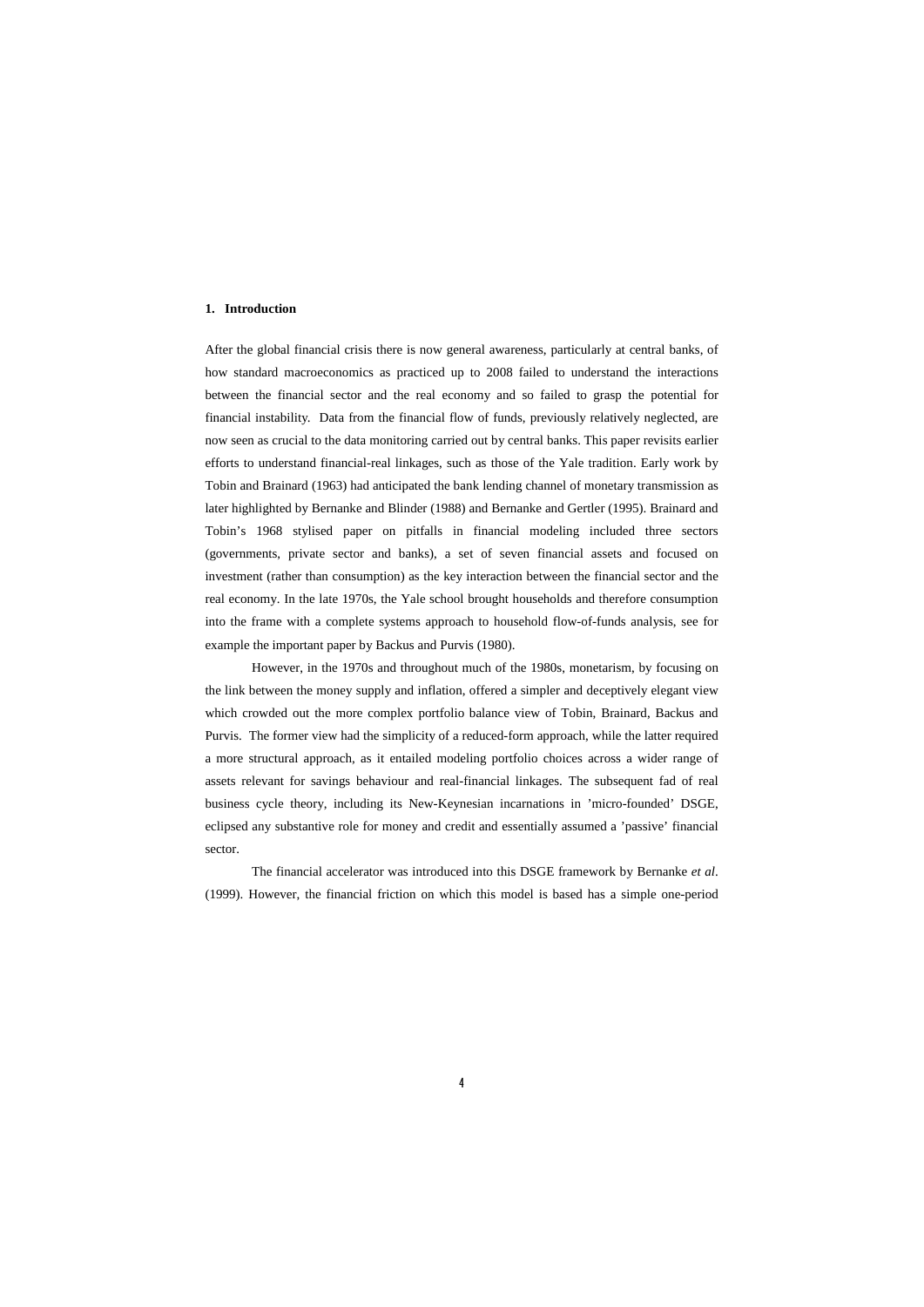form and applies only to firms through costly monitoring carried out by banks. Roles for households, housing and mortgage markets, as well as feedbacks via the asset base and potential solvency of the banking sector were missing in this initial version of the financial accelerator. Iacoviello (2005) introduced housing and a new financial friction, a maximum loan to value ratio at which patient households are willing to lend to impatient households. However, the model lacks a banking sector, mortgage default, the possibility of house prices overshooting as well as of housing equity withdrawal being positive in aggregate. It therefore cannot capture the US subprime crisis which triggered the global financial crisis.

Figure 1 below presents some of the mechanisms and feedbacks which operated in this crisis. From left to right, it illustrates the linkages via construction, whose collapse amounted to about three percentage points of GDP cumulated over three years (see Duca, Muellbauer, and Murphy, 2010), and secondly, via consumption, as collateral values dropped and credit contracted. The third and fourth channels track the negative feedback loops via credit markets and the banking sector more generally, through credit contraction triggered by rising bad loan books, risks of bank insolvencies and risk spreads. In turn, the decline in economic activity feeds back negatively on home values, amplifying the initial shocks.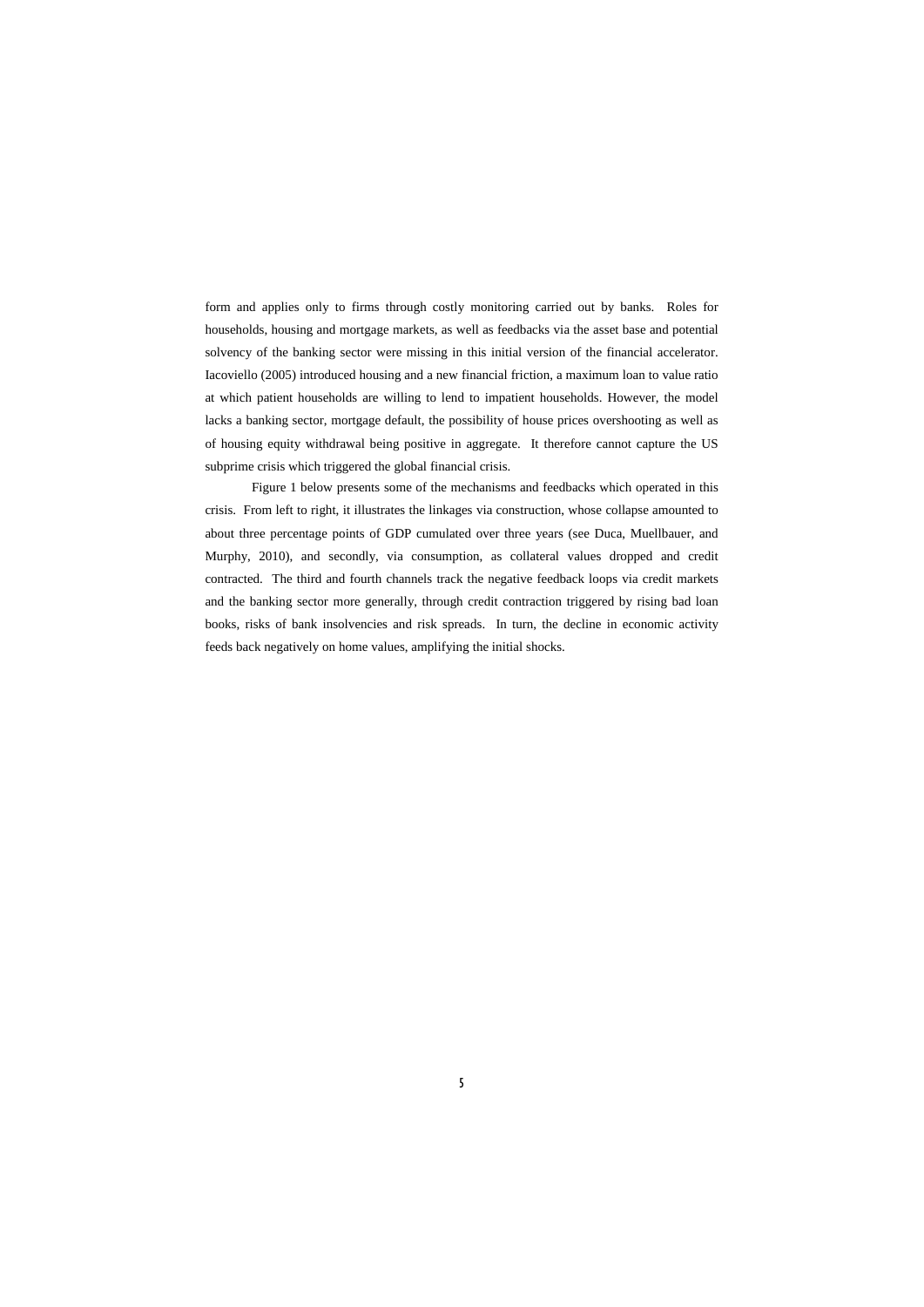

Figure 1 The financial accelerator operating in the US subprime crisis

As consumption accounts for around 70 per cent of US GDP, this second channel played a central role in the crisis. Indeed, in the Great Recession, the saving rate rose by four percentage points, as consumption fell four per cent more than income, in sharp contrast to a relatively flat saving rate in prior U.S. recessions. Consumption also plays a key role in economic upswings of the business cycle, where negative feedbacks become positive feedbacks. As noted in our related paper (Duca, Muellbauer, and Murphy, 2012b), the post-2009 recovery in US consumption has been uncharacteristically weak. This unusual behaviour can be accounted for in a creditaugmented life-cycle consumption function, generalising the work of Ando and Modigliani (1963), Friedman (1957, 1963) and Tobin and Dolde (1971). The combination of wealth and credit effects, in conjunction with accounting for how financial innovation has shifted key financial-real linkages, is necessary to understand the behaviour of consumption.

Such a consumption function conditions consumption on household income, portfolios of assets and debt held at the end of the previous period, credit availability, and asset prices and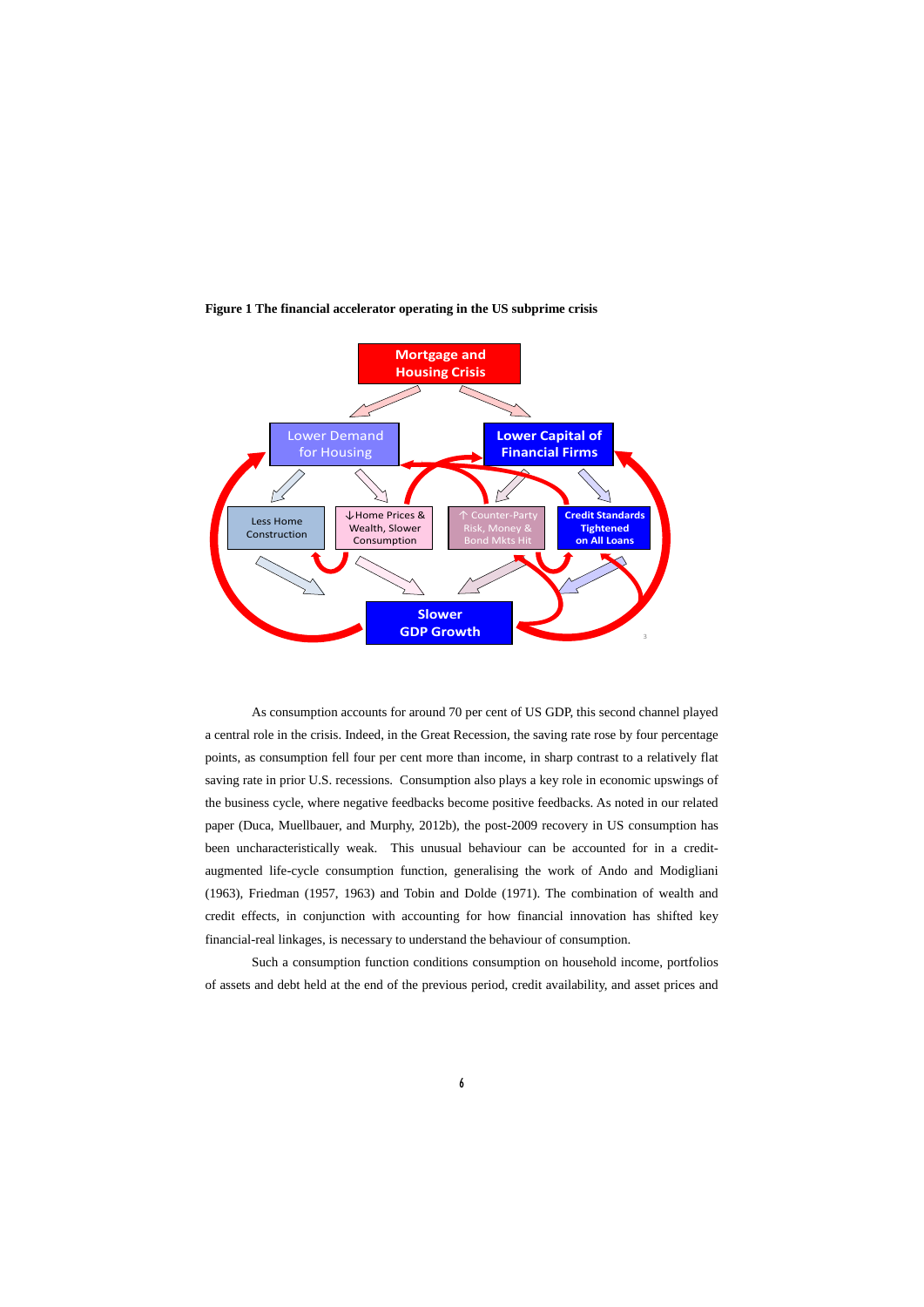interest rates. In a general equilibrium setting, these all have to be endogenised. However, since households make consumption and housing purchase decisions jointly with portfolio decisions, there is much to be gained in modeling a household sub-system of equations for such data as was the intent of Backus and Purvis (1980). Doing so seriously means facing the challenge of handling major evolutionary structural change in econometric modeling – namely the evolving credit architecture facing households. A by-product of this is improving our understanding of the secular decline in the US saving rate. Moreover, the models discussed below offer new ways of interpreting data on credit, money and asset prices, which are crucial for central banks.

The chapter is structured as follows. Section 2 discusses the contribution of the Yale school to understanding financial-real economy linkages and the role of money. It suggests some additional pitfalls in financial modeling, particularly dealing with financial innovation and consequences of deregulation, as well as with expectations, in addition to those highlighted by Tobin and Brainard. Section 3 discusses key changes in the US credit market architecture.

Section 4 summarises the background and motivation for our credit-augmented lifecycle consumption function. A key element is the introduction of shifts in credit availability in both unsecured household credit and in mortgage credit and the consequent induced behavioural shifts. The credit channel is incorporated via variations in down-payment constraints and home equity withdrawal. As an implication of the model the impact of rising house prices on consumption is likely to be negative in countries with less active mortgage markets (as in Italy and other continental European housing finance systems) where saving would have to increase to satisfy the down-payment constraint. The opposite holds for countries like the United States, the United Kingdom or Australia, where easy availability of home equity loans made housing into a more liquid asset and higher housing collateral values boosted spending.

Section 5 introduces this consumption function into a larger system which endogenises key portfolio choices made by households such as changes in mortgage debt, mortgage refinancing, housing equity withdrawal or its counterpart, given changes in the mortgage stock, the acquisition of residential housing. The demand for housing as a stock is jointly determined with non-housing consumption. Given the existing stock of the previous period, this can then be used to derive an equation for house prices as an inverted demand equation, which can be incorporated as part of the equation system. Since shifts in the ability of home-owners to borrow against accumulated housing equity are not observable directly, we introduce a latent variable to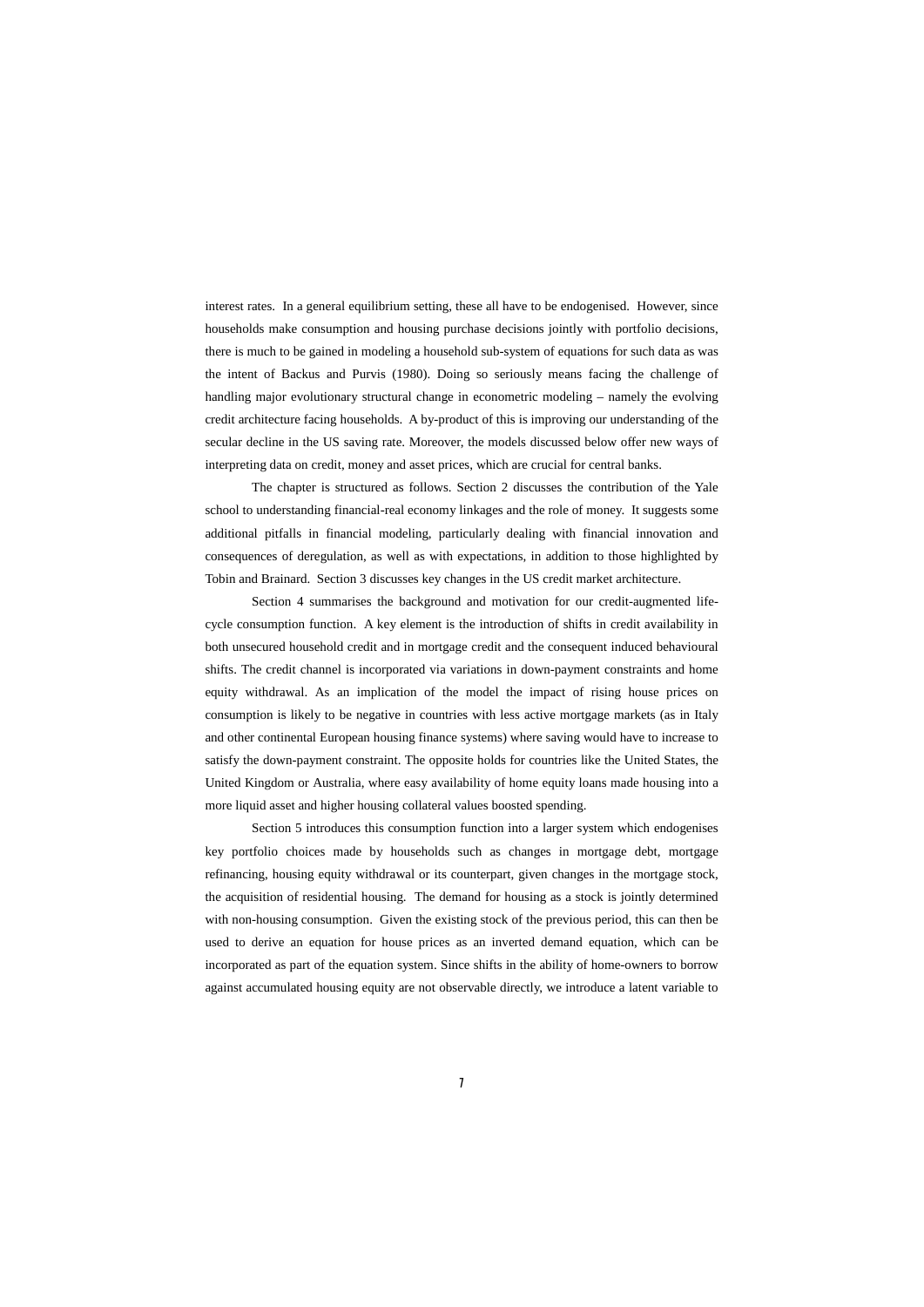represent such shifts. This has consequences throughout the equation system and potentially enters both as an intercept shift and in interaction with key variables such as housing wealth. This is why the acronym 'latent interactive variable equation system' (LIVES) describes such an equation system.

To illustrate the outcome of such a modeling effort, we summarise some of our recent work on the US which well explains booms and busts in consumption, mortgage refinancing, housing equity withdrawal and in house prices, as well as long-run changes in the household saving rate. Section 7 concludes and discusses how the Flow of Funds Accounts can be strategically integrated into tractable macro-econometric models that better incorporate real and financial sector linkages and are useful for assessing financial stability.

#### **2. The Yale school and the flow of funds**

To analyse interactions between the financial system and the real economy Brainard and Tobin proposed a system-wide general equilibrium approach. In their famous 1968 paper on 'pitfalls in financial model building' they set out, for a closed economy, the sectoral balance sheets and propose a stylised system of equations for modeling them. In their framework there are three sectors: government, commercial banks, and the private sector, and seven endogenous assets. The private sector holds demand deposits, time deposits, treasury bonds, loans and equities. One equation is specified for each asset, as a function of four interest rates, current income and total wealth. Banks hold net free reserves, loans and treasury bonds, each holding a function of demand and time deposits and interest rates. It is assumed that the short-run dynamics of asset holdings are governed by partial adjustment.

Some interest rates are market determined, others, policy variables. Tobin's q is part of the model providing a role for equity yields. The key interaction between the financial sector and the real economy in Brainard and Tobin's stylised model occurs via business investment. Consumption implicitly is just a function of after-tax income. Thus, the yield on equities is a key component of the vector of four endogenous interest rates. The equity yield, or the stock market price, depends on the economy's portfolio composition, policy instruments, productivity shocks and so on in a reduced form relationship with (presumably) quite complex dynamics.

Brainard and Tobin emphasise the accounting consistency for the holdings by banks with the private sector, given overall balance sheet constraints. They argue that the main pitfall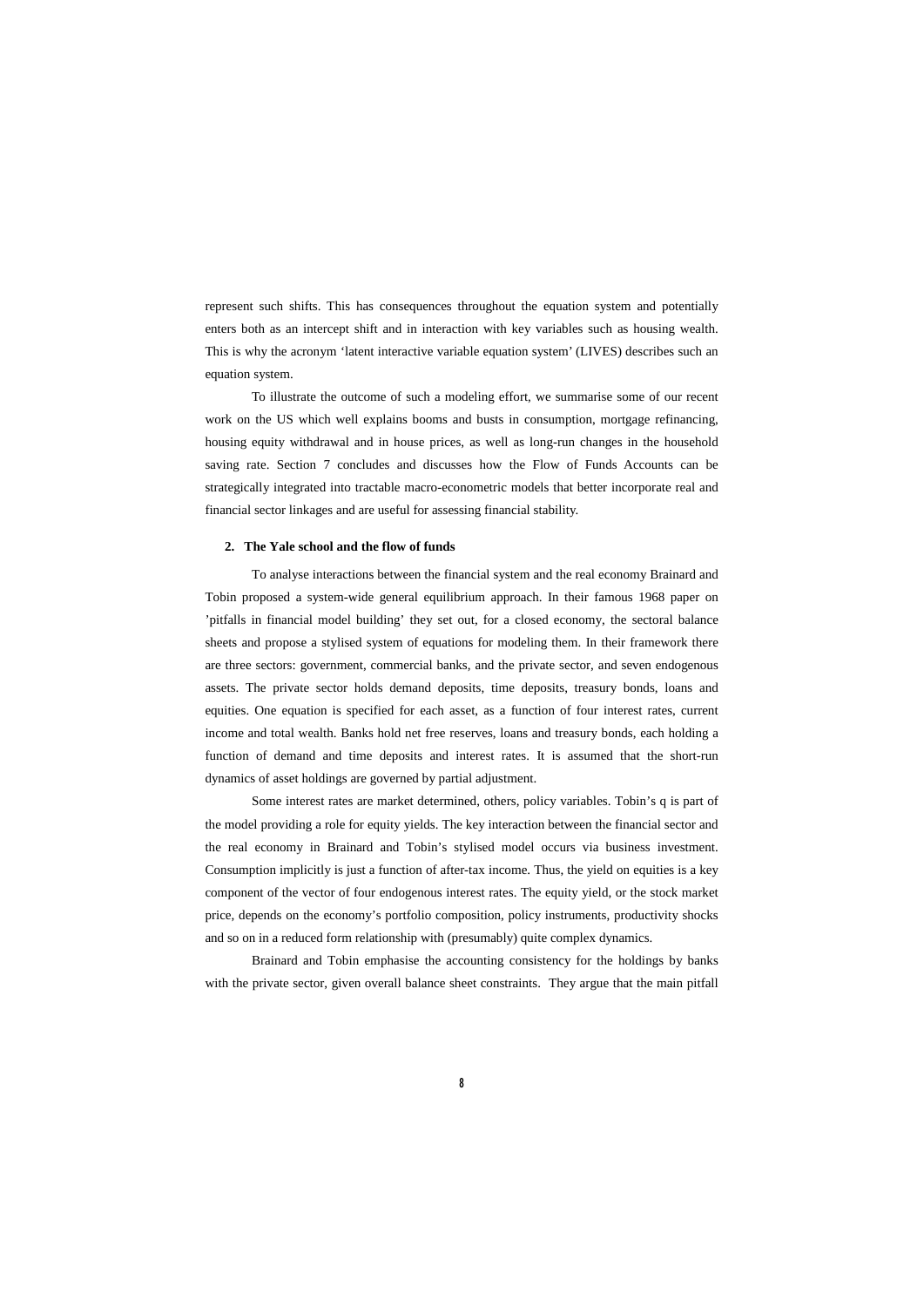in financial modeling at the time was the widespread failure to impose explicitly the financial identities in model building, so missing the complex interdependencies of the whole system. Tobin (1969) contrasts somewhat more 'monetarist' special cases, with money and equities as the only assets, with a multiple asset model. In the real world, where capital is heterogeneous, and asset demands depend on expectations, attitudes to risk and estimates of risk, Tobin concludes: "there is no reason to think that the impact (of monetary policies or other financial events) will be captured in any single exogenous or intermediate variables, whether it is a monetary stock or a market interest rate".

In Tobin (1981), he expands on this theme in assessing the monetarist counterrevolution, and also the then new classical economics. Solow (1983) elegantly summarized the Tobin view as follows:

"in a world with a complex set of portfolio preferences, financial institutions, and paper assets (some with fixed and some with market-determined yields), monetary theory and monetary policy are not well represented by a model in which an undifferentiated "M" is exogenously varied by means of helicopter drops, and idealized helicopter drops at that. Instead, money supplies actually change in the course of transactions between the Treasury and the public, or between banks and the non-bank public, in which at least one other asset besides money must change hands.….in such a world, with consumers having finite lifetimes and finite horizons, and inter-temporal markets less than perfectly transparent, financial policies will have real effects in as long a run as actually matters."

The effects of quantity constraints had long been on Tobin's mind. In earlier work, Tobin and Brainard (1963) had discussed the effects of interest rate ceilings and reserve requirements on the bank lending or credit channel of monetary transmission, in some ways anticipating Bernanke and Blinder (1988) and Bernanke and Gertler (1989). Interestingly, credit constraints were central to Tobin's return to integrating consumption behaviour into his multisector view of the economy. In the same year as Modigliani (1971) had emphasized the importance of wealth effects on consumption for monetary transmission, Tobin and Dolde (1971) analysed monetary transmission and wealth effects on consumption when some households either cannot borrow or face an external finance premium (interest rates on loans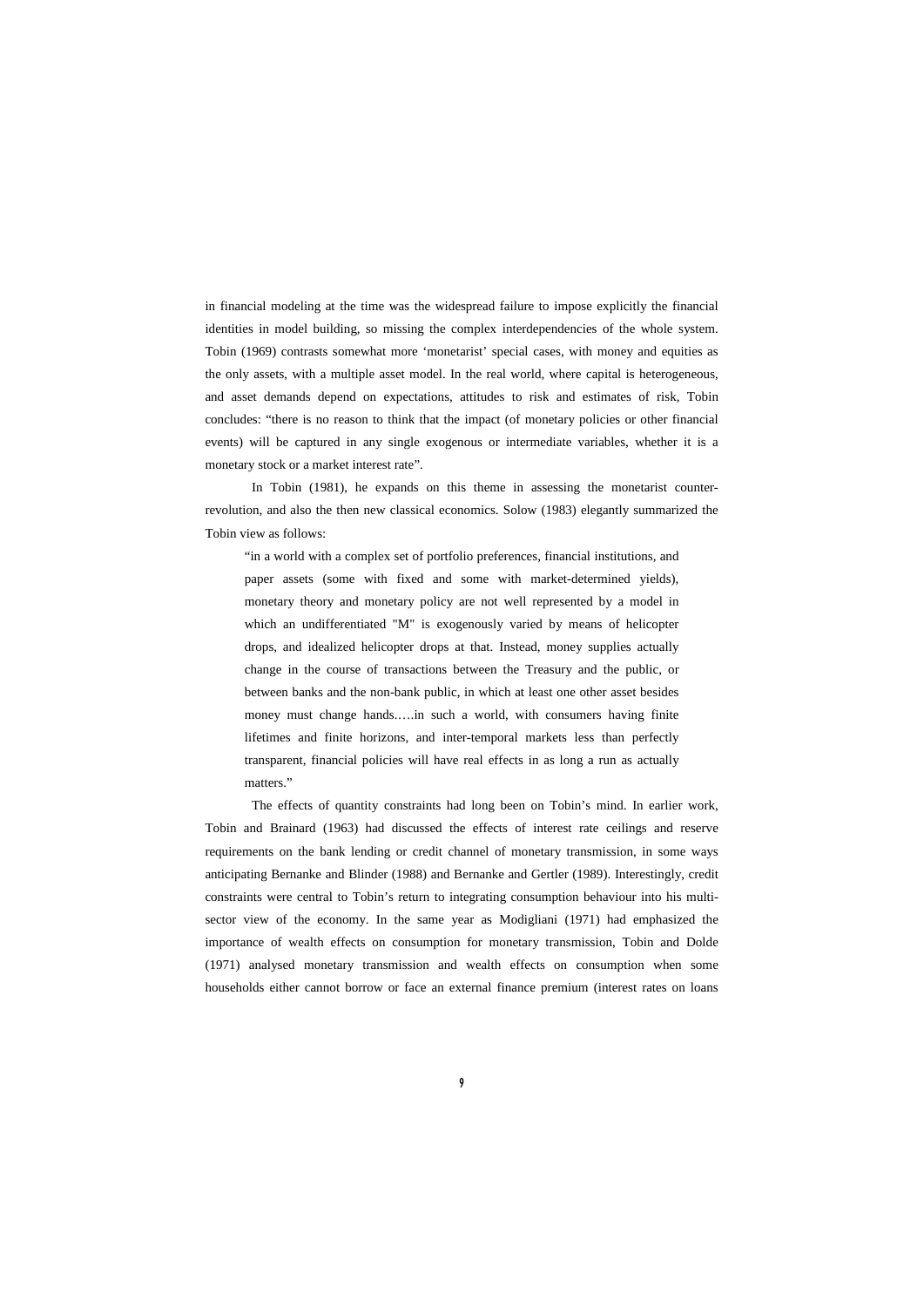exceed those on assets). However, there is still no housing market or mortgage debt in this model. Their micro-simulation model, with much heterogeneity, implied that a single wealth budget constraint in estimated systems of household behaviour (for example, Saito, 1977; Blake, 2004), was inappropriate.

Building on the work of Tobin and his co-authors, Backus and Purvis (1980) integrated consumer expenditure with portfolio decisions. They analysed quarterly US household Flow of Funds data in a complete systems approach with partial adjustment of asset stocks to long-run equilibrium levels, but did not make the mistake of assuming a single wealth budget constraint. One of their key points, a highlight of Purvis (1978), is that disaggregated assets, not just net worth, are needed to model consumption and this is strongly supported by their empirical evidence. Although some of their empirical findings look anomalous<sup>[1](#page-31-0)</sup>, there are hints of interesting findings. For example, estimated marginal propensities to consume (m.p.c.'s) out of liquid assets and (minus) consumer credit are far larger than those out of stock market wealth or indeed out of housing.

While Backus and Purvis emphasise pitfalls from not taking an integrated approach to portfolio and consumption determination, three further pitfalls in financial modeling are even more serious. These arise from neglecting structural changes in the financial system, particularly associated with changes in credit availability to households, uncertainty and the treatment of expectations. The last two issues and the endogeneity of asset prices were tackled in the quite different approach of Breeden (1979) in the consumption CAPM framework, but at the cost of assuming efficient and complete asset markets (and so, for example, no credit constraints), rational expectations, and the existence of a representative consumer. This approach fits naturally with DSGE models that treat finance as a 'passive' adjunct to the real economy. However, there is a developing literature of asset pricing models with time-varying risk premia, see Campbell *et al*. (2011), which potentially might be able to capture at least some aspects of interactions between finance and the real economy.

After the early 1980s, the literature analysing Flow of Funds systems is fairly limited. Blake (2004) is a rare exception. He focuses on the system properties of the Deaton-Muellbauer 'almost ideal demand system' using a common net worth constraint (ignoring the Backus and Purvis insight), but partially accounting for credit market innovation, as measured by a debt/income proxy.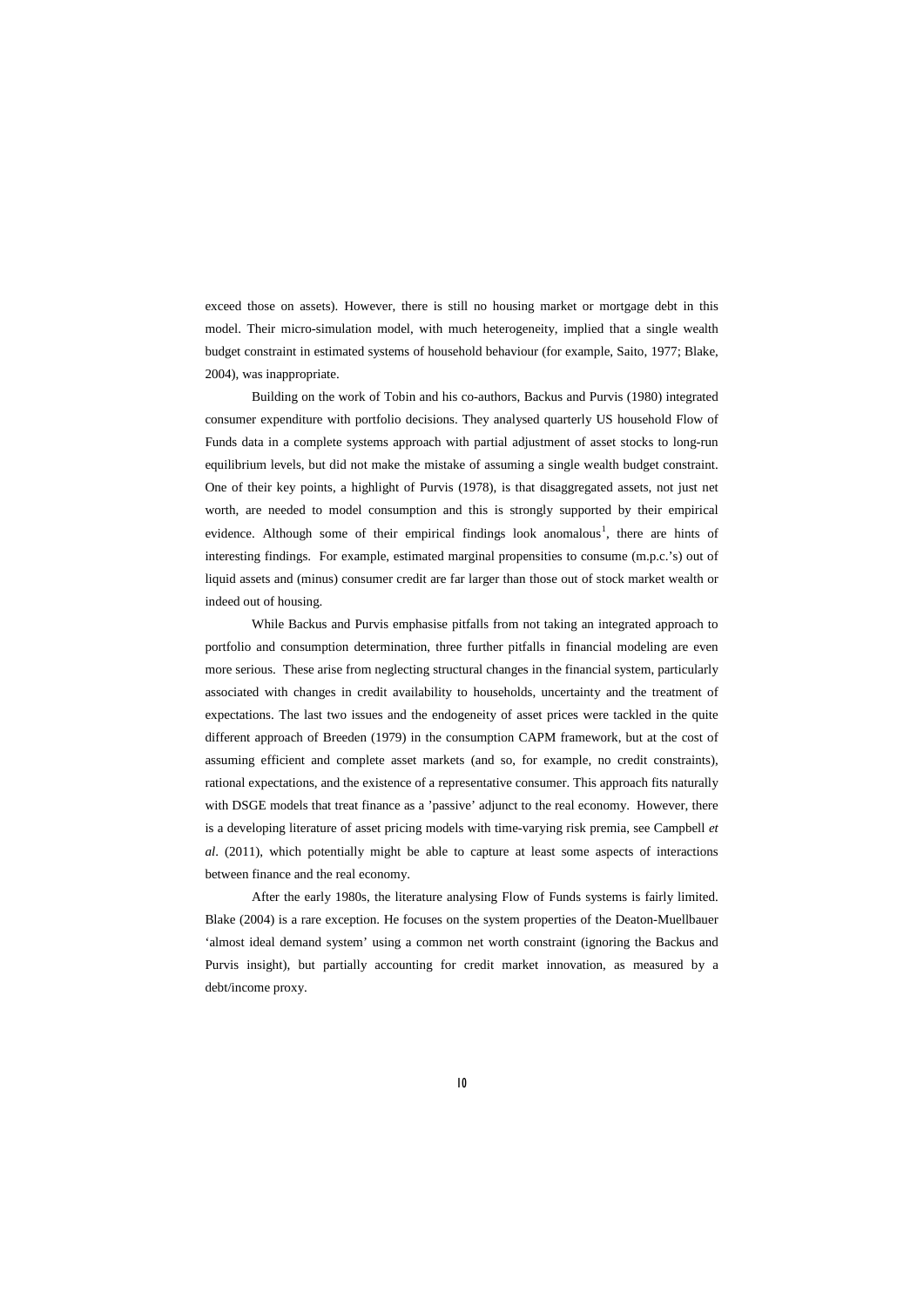Most empirical macro studies over the past few decades, however, have tended to ignore the importance of financial architecture for macro modeling. For example, the large and predominant VAR literature on empirical links between money, credit and business cycles tends to find unstable relationships. This instability arises because these frameworks do not distinguish demand influences from the impulse and propagation effects of financial innovation on the supply of credit. Recognizing this shortcoming, the profession is now reexamining how Flow of Funds data can be incorporated into models of the macroeconomy and financial stability, partly to make sense of the severe recession associated with the housing and financial crisis.

#### **3. Addressing vast changes in US credit market architecture since the mid-1960s**

Before one can estimate the full impact of the crisis through the four channels highlighted in Figure 1, a time series framework needs to address the vast changes in US credit market architecture since the mid-1960s, otherwise estimates will be contaminated by mis-specification bias. Underlying declines in information costs, changes in regulation, and regulatory avoidance gave rise to four major shifts in household credit market structure: (1) a fourfold increase in credit card ownership rates from 15 per cent in 1970 to over 60 per cent by 1992; (2) the increased securitization of mortgages by Government Sponsored Enterprises (GSE's, mainly Fannie Mae, Freddie Mac, and Ginnie Mae) which lowered the costs and stabilized access to prime mortgages; (3) an increased ability to tap housing equity among homeowners; and (4) the boom and bust in subprime mortgages in the 2000s (Duca, Muellbauer, and Murphy, 2011, 2012a, 2012b).

As will be reviewed later, the first development spawned a decline in the precautionary need to save and an accompanying decline in the personal saving rate during the 1980s, while the second – coupled with the deregulation of deposit interest rates – primarily had the effect of eliminating Regulation Q induced disintermediation, and thereby stabilized residential construction during much of the Great Moderation period. The third development – the increased liquidity of housing wealth – mainly occurred in the late 1990s and early 2000s. It had the effect of amplifying the impact of the boom and bust in US house prices during the mid- and late 2000s, respectively, which stemmed from an unsustainable easing of credit standards for first time home-buyers, most pronounced for subprime borrowers, followed by a great retrenchment.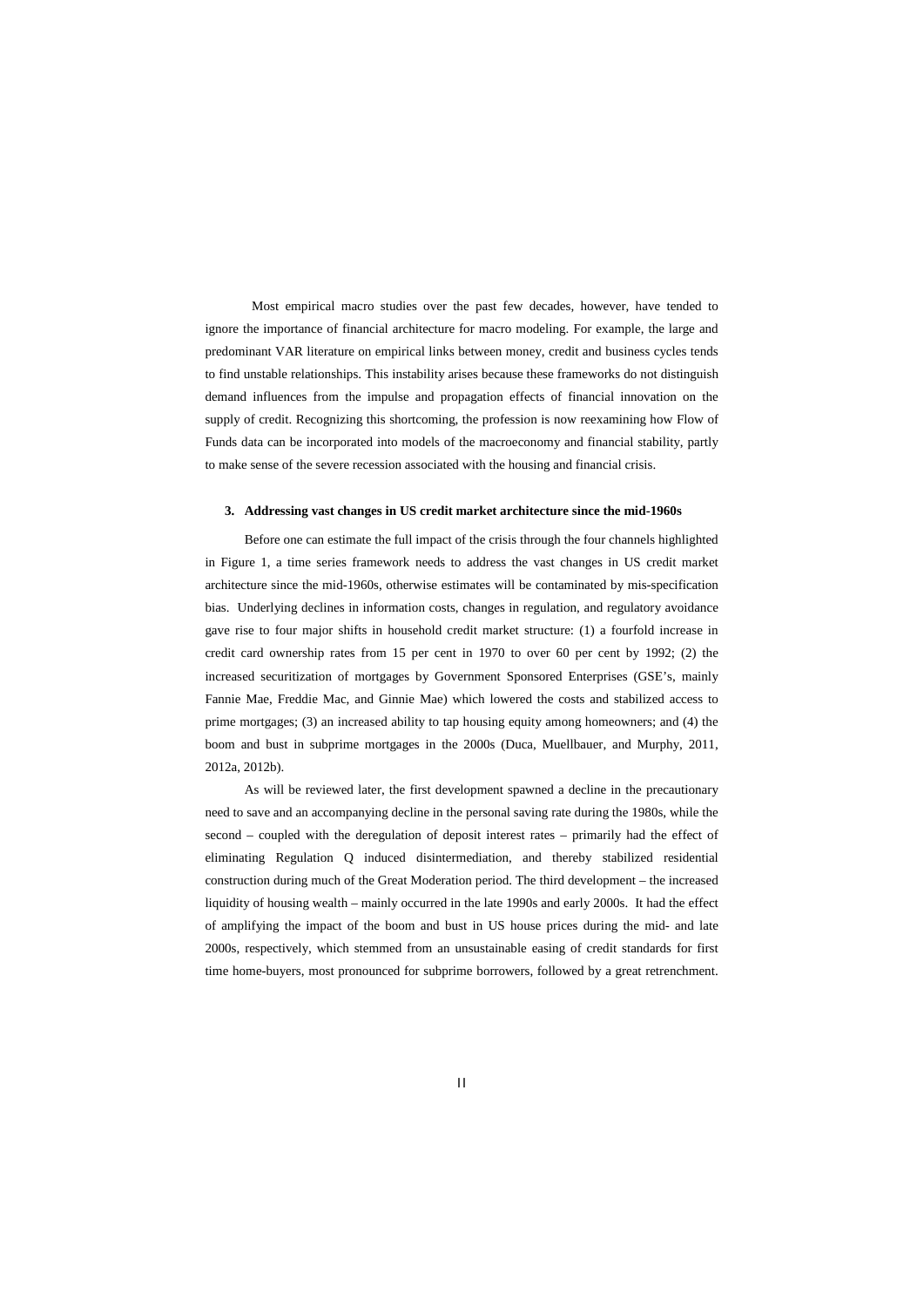In this way, the shifts in household credit market architecture had ramifications for aggregate consumption and thereby the macro-economy.

The changes in household finance were spawned by a mixture of deregulation and technological advances. Improved information technology coupled with the deregulation of deposit rates allowed a large increase in the availability of consumer credit, particularly evident in a large rise in credit card ownership rates during the 1980s and early 1990s (Duca, Muellbauer, and Murphy, 2012b). During the late 1990s, falling transaction costs for refinancing mortgages, coupled with tax reform favoring mortgage over consumer debt and moderate house price appreciation, fostered a boom in mortgage equity withdrawal. Much of this was through 'cash-out' mortgage refinancings, in which households replaced higher interest rate old mortgages with new mortgages having higher principal balances. Along with the advent of home equity lines of credit encouraged by the tax reform in 1986, this set the stage for consumption to be boosted and then battered by the recent boom and bust in US house prices. Duca, Muellbauer, and Murphy (2011, 2012a) show how the bubble in US housing was driven by swings in mortgage credit standards associated with the subprime mortgage boom and bust. This type of finance surged owing to improvements in the ability to sort nonprime borrowers using credit scoring and the rise of private-label mortgage backed securities. The latter were the predominant means of funding nonprime mortgages deemed too risky to be held in portfolio by banks or to be packaged into standard mortgage-backed securities (MBS) whose investors are insured against default on underlying prime mortgages by Fannie Mae or Freddie Mac.

The funding of subprime mortgages via private-label MBS reflected the rise of structured finance in the early to mid-2000s, which stemmed from the confluence of several regulatory and financial product developments. On the surface, private-label mortgage backed securities provided protection against default risk to investors through either being packaged into CDOs and/or being enhanced with derivatives such as CDS. The demand for the former was bolstered by (1) capital inflows from foreigners who bought investment grade-rated private-label MBS, (2) increased demand from Fannie Mae and Freddie Mac under greater Congressional mandates to buy these securities to bolster homeownership rates, (3) increased demand from commercial banks owing to favorable capital requirement treatment of investment grade MBS under Basel 2, (4) increased demand from the rise of structured investment vehicles and other capital requirement avoidance vehicles, and (5) the SEC increasing the maximum leverage ratio ceilings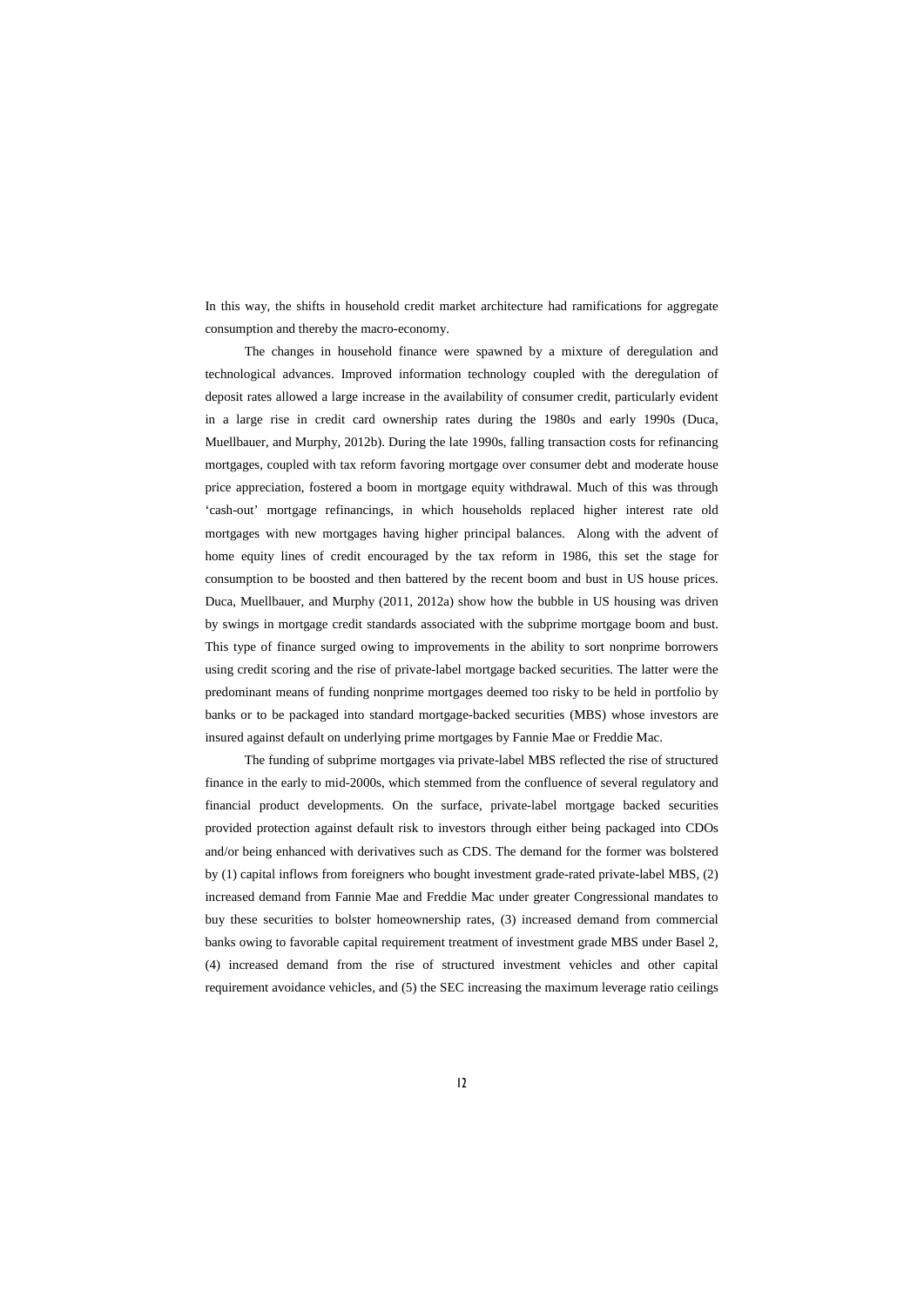on the brokerage units of investment banks. The increased use of derivatives like CDS owed in part to key changes in derivatives laws. As argued by Roe (2011) and Stout (2011), the Commodity Futures Modernization Act of 2000 induced a major expansion of derivatives by not only deregulating the derivatives market, but also by making derivative contracts enforceable and giving derivatives contracts prior claims on collateral enforceable before a court decided which claims to honor in the event of a business bankruptcy.

The coalescing of these factors allowed more subprime and Alt-A (another type of nonprime) mortgages to be originated in the early 2000s, which lowered the downpayment constraints and other credit standards facing first-time home-buyers. Duca, Muellbauer, and Murphy (2011, 2012b) show that the average down-payment for first-time home-buyers fell from about 12 per cent in the mid- to late 1990s to about 6 per cent at the height of the subprime boom. By increasing the share of potential first-time buyers who can qualify for a mortgage, this change increased the overall effective demand for owner-occupied housing. As stressed in an overview of the housing and financial crisis (Duca, Muellbauer, and Murphy, 2010), this can create substantial excess demand for existing homes because housing markets are thinly traded – the annual turnover rate for homes is usually 5-6 per cent versus around 100 per cent for stock traded on the NYSE. As a result, an easing of credit standards spawns increases in house prices. This, in turn, increases expected house price appreciation, which has a bubble-builder effect of lowering the real user cost of mortgage credit and thereby amplifying the initial price increases induced by easier credit standards. $2$ 

The increases in housing wealth, amplified by a higher liquidity of housing, induced greater consumer spending. The resulting increase in house prices also raised the relative price of existing to new homes (increasing Tobin's q for real estate capital), spurring a construction boom. In this way, innovations lowering the credit barriers to home purchases by potential firsttime homebuyers and to mortgage equity withdrawals by established home-owners triggered the housing and consumption boom of the early to mid-2000s. The underlying innovations were, however, not sustainable.

The increases in house prices induced by the easing of mortgage credit standards initially disguised the high risks to investors of holding subprime MBSs. If a subprime borrower encountered difficulty in meeting mortgage payments, higher house prices enabled them to either sell their home and pay off the mortgage) or obtain larger mortgages against the more highly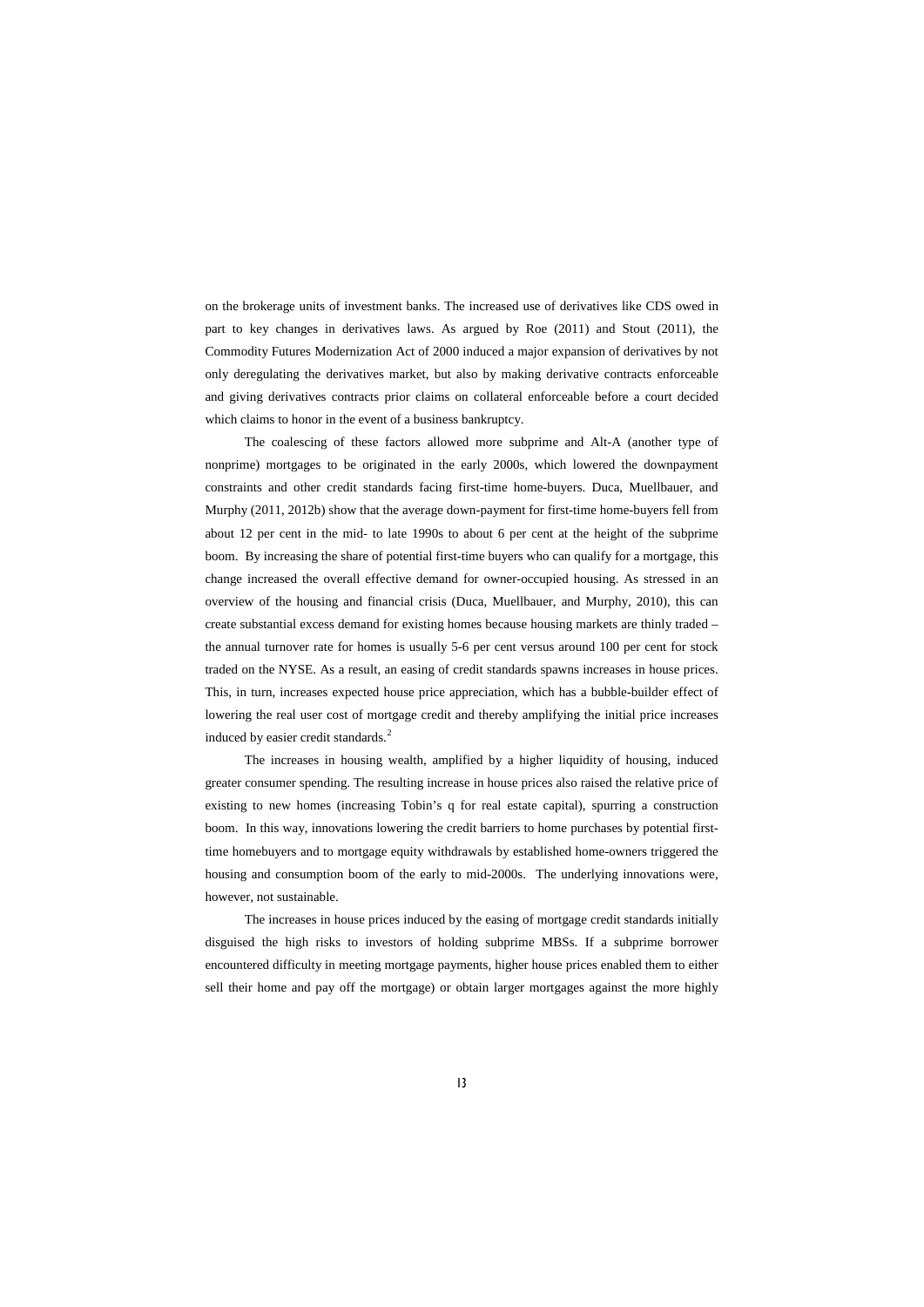valued collateral. But when US house prices stopped rising, newer subprime borrowers were no longer bailed out by higher house prices and the subprime losses started rising.<sup>[3](#page-32-0)</sup> Unexpected losses led investors to realize the high risk of private-label MBSs, and the subsequent lack of demand led to a collapse in nonprime originations, a tightening of mortgage credit standards and ensuing falls in housing demand and house prices (Duca, Muellbauer, and Murphy, 2010). These, in turn, triggered reversals in housing construction and consumption, the latter of which are discussed in more detail in Section 4.

Before turning to consumption, there are some important distinctions among the types of assets securitized that have relevance for assessing financial stability and the stability of housing markets. Figure 2 illustrates the salient features of the evolving structure of the US mortgage market since 1959, with the shares of home mortgage debt classified into mortgages directly held in portfolio by depositories, conventional (mainly prime) and Federal Housing Administration mortgages securitized or held directly by government sponsored enterprises (GSE's, mainly Fannie Mae, Freddie Mac, and Ginnie Mae), and mortgages either securitized into private-label MBSs or directly held by intermediaries (real estate investment trusts, REITs, and finance companies) that depend on non-government insured debt to fund their mortgage holdings. All of these holdings are scaled in Figure 2 by non-asset income of households to abstract from trends in real income growth and inflation.

The ratio of depository mortgage debt-to-income was relatively flat during the 1980s and early 1990s, when the mortgages backed by the GSE's surged. This was not accompanied by massive, nationwide mortgage problems, reflecting that the GSE's securitized prime conventional mortgages and or, in the case of Ginnie Mae, securitized FHA mortgages, had ceilings on the size of individual mortgages and their debt payment-to-income ratios. The main problems arose with the rise of private-label MBSs (and REIT/finance company held mortgages) in the 2000s because they funded nonprime mortgages, and thereby funded a weakening of credit standards that fueled the housing bubble. As Duca, Muellbauer, and Murphy (2012b) note, the rise and fall of loan-to-value ratios for first-time homebuyers was linked to the rising and then falling shares of private-label MBS securities. So the systemic risks arose not so much from securitization in general, but rather from a particular type of funding which was used to fund high risk mortgages.<sup>[4](#page-32-1)</sup> The latter's rise was associated with an unsustainable easing of mortgage credit standards, which ended and reversed abruptly when the non-government insured funding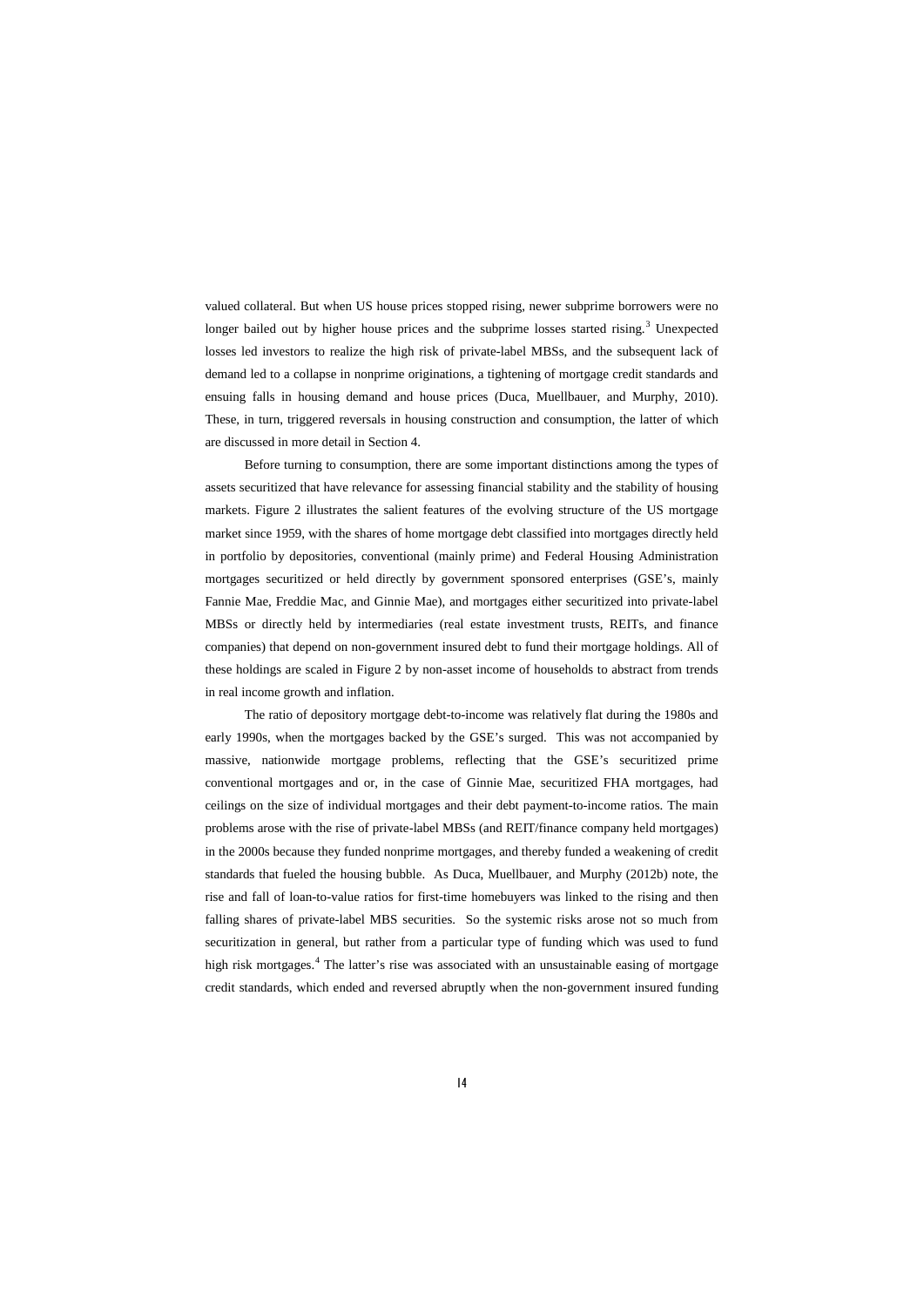sources for this type of credit dried up when the default risk on underlying nonprime mortgages rose and the liquidity risk of the private label MBSs soared. The resulting reversals in effective housing demand and house prices hurt not only construction, but also consumer spending.





Sources: Flow of Funds, Bureau of Economic Analysis, and authors' calculations.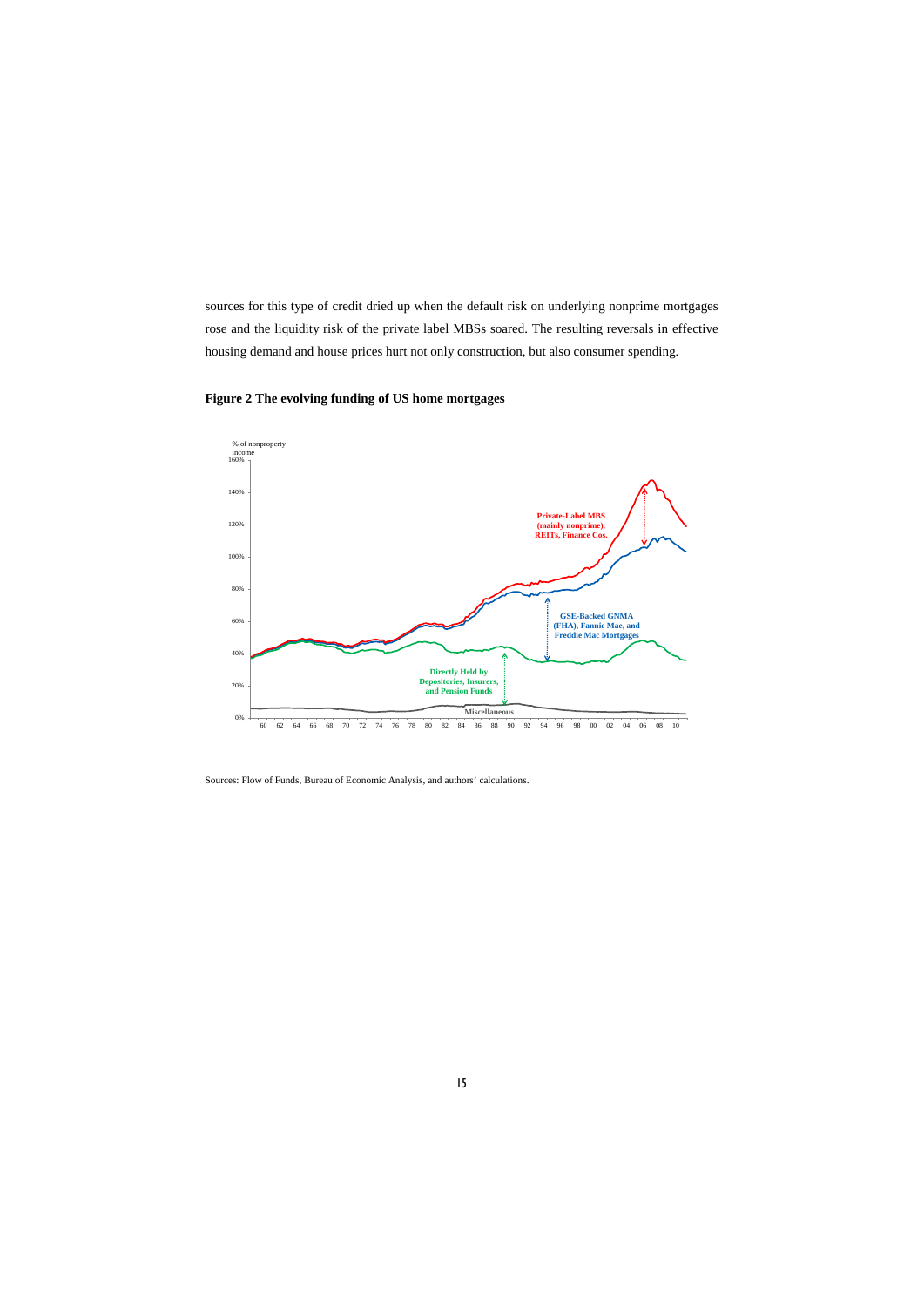#### **4. A credit- and financial innovation-augmented consumption framework**

These implications of shifting financial architecture for portfolio, financial frictions, and financial innovation effects on consumption can be analyzed in a life-cycle consumption function that is augmented for credit constraints and disaggregated wealth effects that can vary over time depending on financial innovations. Recall that the basic rational expectations, permanent income hypothesis (REPIH) model implies that real per capita consumption  $c$  depends on expected real per capita permanent (non-property) income  $(y^p)$  and net wealth (A):

$$
c_{t} = \varphi A_{t-1} + \omega y_t^p \tag{4.1}
$$

Using the approximation  $(y^p-y)$  /  $y \approx \ln(y^p/y)$  and some algebra yields the following loglinearisation:

$$
\ln c_{t} = \alpha_{0} + \ln y_{t} + \gamma A_{t-1}/y_{t} + \ln (y_{t}^{p}/y_{t})
$$
  
(4.2)

where  $\gamma = \phi/\omega$  and  $\alpha_0 = \ln \omega$ . Permanent income can be measured by a discount-weighted moving average of forward expected income. If we also allow for the effects of the real interest rate r, and a measure of income uncertainty  $\theta$ , the REPIH model becomes:

$$
\ln c_t = \alpha_0 + \ln y_t + \alpha_1 r_t + \alpha_2 \theta_t + \alpha_3 (\ln y_t^p - \ln y_t) + \gamma A_{t-1}/y_t + \varepsilon_t
$$
\n(4.3)

Unlike Euler equations originally stressed by Hall (1978), this solved-out, long-run consumption function does not throw away long-run information on income and assets, whose recent importance has partly induced Hall (2011) to reconsider long-run wealth effects in his recent analysis of US consumption.

Equation (4.3) embodies three critical, overly restrictive assumptions. First, it implicitly assumes that credit constraints do not exist or if they do, that they are constant over time and thus empirically can be captured by a time-invariant estimated constant. Second, it assumes that all components of net wealth have about the same impact on consumer spending. This ignores evidence that the marginal propensity to consume out of gross liquid assets minus debt differs from that out of illiquid, non-housing assets, and for two good reasons. Illiquid assets are primarily hard to access pension wealth and directly held stock wealth, the latter of which is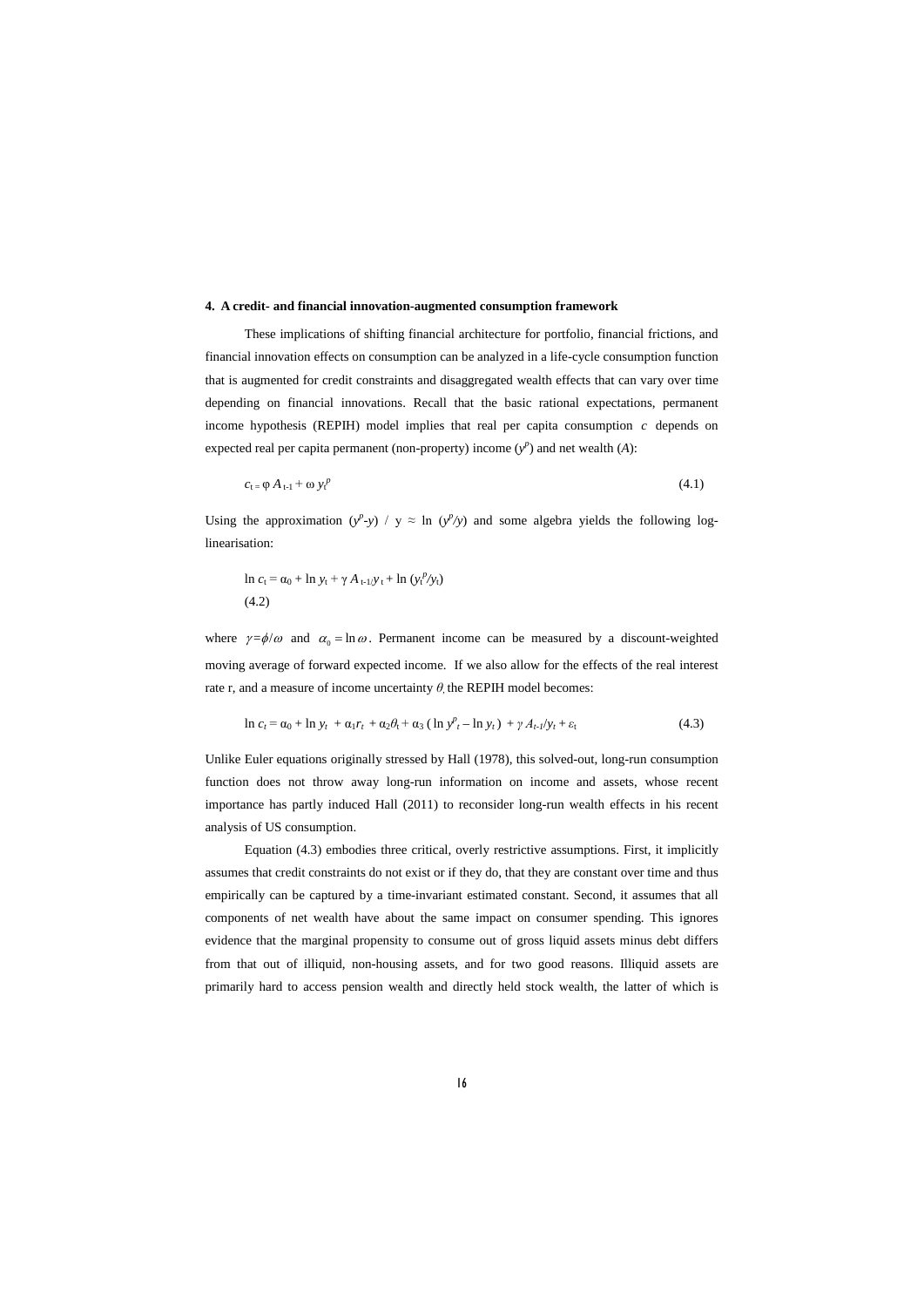highly concentrated among the very rich for whom the m.p.c. out of illiquid assets is likely to be low, reflecting the concavity of consumption in wealth (Carroll and Kimball, 1996). In addition, the m.p.c. out of net liquid assets should be higher than out of illiquid financial assets or housing wealth, since cash-like assets are more spendable and borrowers face penalities for not meeting debt obligations (see Mian and Sufi, 2011a,b; Mishkin, 1976, 1978; and Muellbauer and Lattimore, 1995). Another important consideration is that housing wealth effects need not have the same-sized m.p.c. as the other two wealth components since housing is both a consumption good as well as a store of value, see Aron *et al*. (2012). The third overly restrictive, major assumption of the basic REPIH model is that key parameters – particularly on wealth components – are constant over time. In doing so, it implicitly assumes that financial innovations, particularly regarding down-payment constraints and the liquidity of housing wealth, have not altered consumption or its relationship with housing wealth.

The first two sorts of shortcomings can be addressed with two direct modifications. First, to handle changes in the availability of consumer credit which largely act as a shifting constant, the intercept term is allowed to vary with a measure of consumer credit conditions, see below. Second, the wealth-to-income ratio can be disaggregated into ratios to income for liquid assets less debt (*NLA/y*), illiquid financial assets (*IFA/y*), and gross housing assets (*HA/y*). Thirdly, several other parameters, particularly the m.p.c. out of housing wealth, can be allowed to vary over time. These changes yield a credit-augmented, Friedman-Ando-Modigliani consumption function, which can be estimated using the following model, a special case of an equilibrium correction model:

$$
\Delta \text{ln}c_{t} = \lambda \{ \alpha_{0t} + \alpha_{1t}r_{t} + \alpha_{2}\theta_{t} + \alpha_{3t} \ln (y_{t}^{p} / y_{t}) + \gamma_{1} NLA_{t-1}/y_{t} + \gamma_{2} IFA_{t-1}/y_{t} + \gamma_{3t} HA_{t-1}/y_{t} + (\text{ln}y_{t} - \text{ln}c_{t-1}) \} + \beta_{1} \Delta \text{ln}y_{t} + \beta_{2} \Delta n r_{t} + \beta_{3} \Delta u r_{t} + \varepsilon_{t}
$$
(4.4)

where the term in brackets is equilibrium minus actual consumption,  $\lambda$  is the speed of adjustment toward long-run equilibrium,  $\gamma$ 's are the m.p.c.'s of wealth components, and shortrun terms are included for changes in current income (Δln *y*), nominal consumer loan interest rates ( $\Delta nr$ ), and the unemployment rate ( $\Delta ur$ ). Four parameters have been given time-subscripts to reflect relaxation in credit conditions: the intercept term  $\alpha_{0t}$ , (because of a reduced precautionary motive and a reduced impact of down-payment constraints), the real interest rate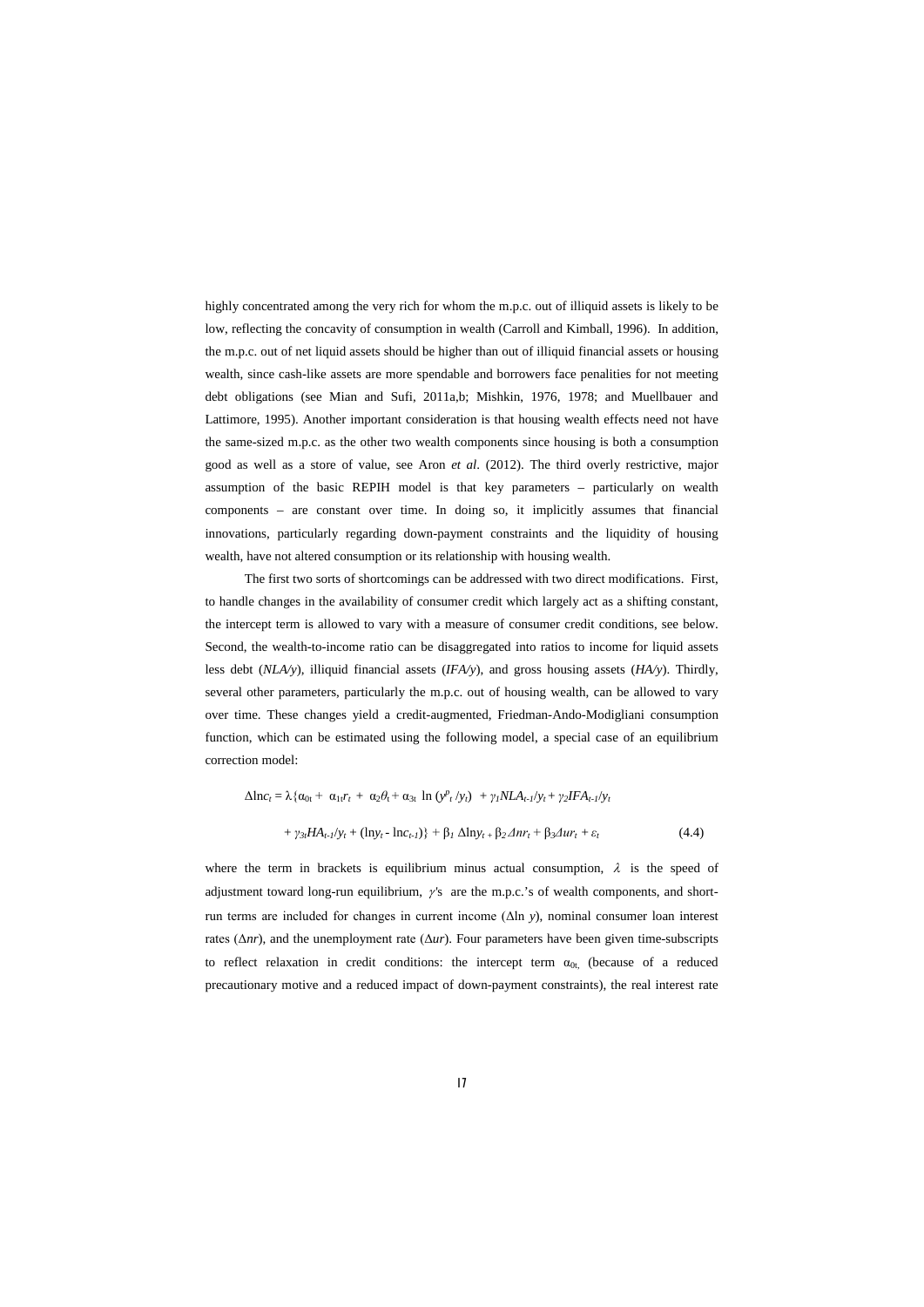coefficient  $\alpha_{1t}$  (because of potentially greater ability to engage in intertemporal substitution), the coefficient on expected income growth  $\alpha_{3t}$  (because future income should matter more when borrowing is easier), and the m.p.c. out of housing wealth *γ3t* (because of increased access to home equity loans). Equation (4.4) reduces to a basic REPIH variant assuming that wealth should not be disaggregated ( $\gamma_1 = \gamma_2 = \gamma_3 = \gamma$ ), that none of the parameters vary over time and excluding the short-run terms. These restrictions are easily rejected in Aron *et al*. (2012) and Duca, Muellbauer and Murphy (2012a) which find, for the US that the intercept term and the m.p.c. out of housing wealth shifted dramatically. The latter reflects the fact that mortgage equity withdrawals have become more sensitive to house price appreciation (Duca, Muellbauer, and Murphy, 2010) and that US consumption has become more sensitive to housing wealth (for example, Carroll *et al*., 2011, Slacalek 2009, and Duca, Muellbauer, and Murphy, 2012a).

Assuming that the m.p.c. of housing wealth is constant and positive also ignores some important and often overlooked aspects of aggregate 'housing wealth' effects. In a complete, perfect markets world, gross housing wealth does not have a positive effect – and may even have a negative effect – on non-housing consumption, because a higher relative price of housing implies a higher relative cost of imputed housing services (rent) which effectively reduces the real amount of income available for non-housing expenditure, see Muellbauer (2007). However, in a world where some homeowners may otherwise face consumer credit constraints, the ability to borrow against housing may result in a positive observed m.p.c. of gross housing wealth for aggregate consumption. This 'collateral' view of housing is consistent with mounting micro evidence that consumption is much more sensitive to housing wealth among families who would likely be credit constrained absent borrowing against their housing equity (Browning *et al*., 2008; Disney and Gathergood, 2011; Hurst and Stafford, 2004; and Mian and Sufi, 2011a, b). And there are plausible reasons why the collateral role has changed over time, being enhanced by innovations such as the advent of home equity lines of credit following tax preferences given to mortgage over consumer credit in the Tax Reform Act of 1986 (Maki, 2001) and by the advent of home equity withdrawals via 'cash-out' mortgage refinancings during the late 1990s and early 2000s (Canner *et al*., 2002) that followed or accompanied declines in the costs of refinancing mortgages (Bennett *et al*., 2001).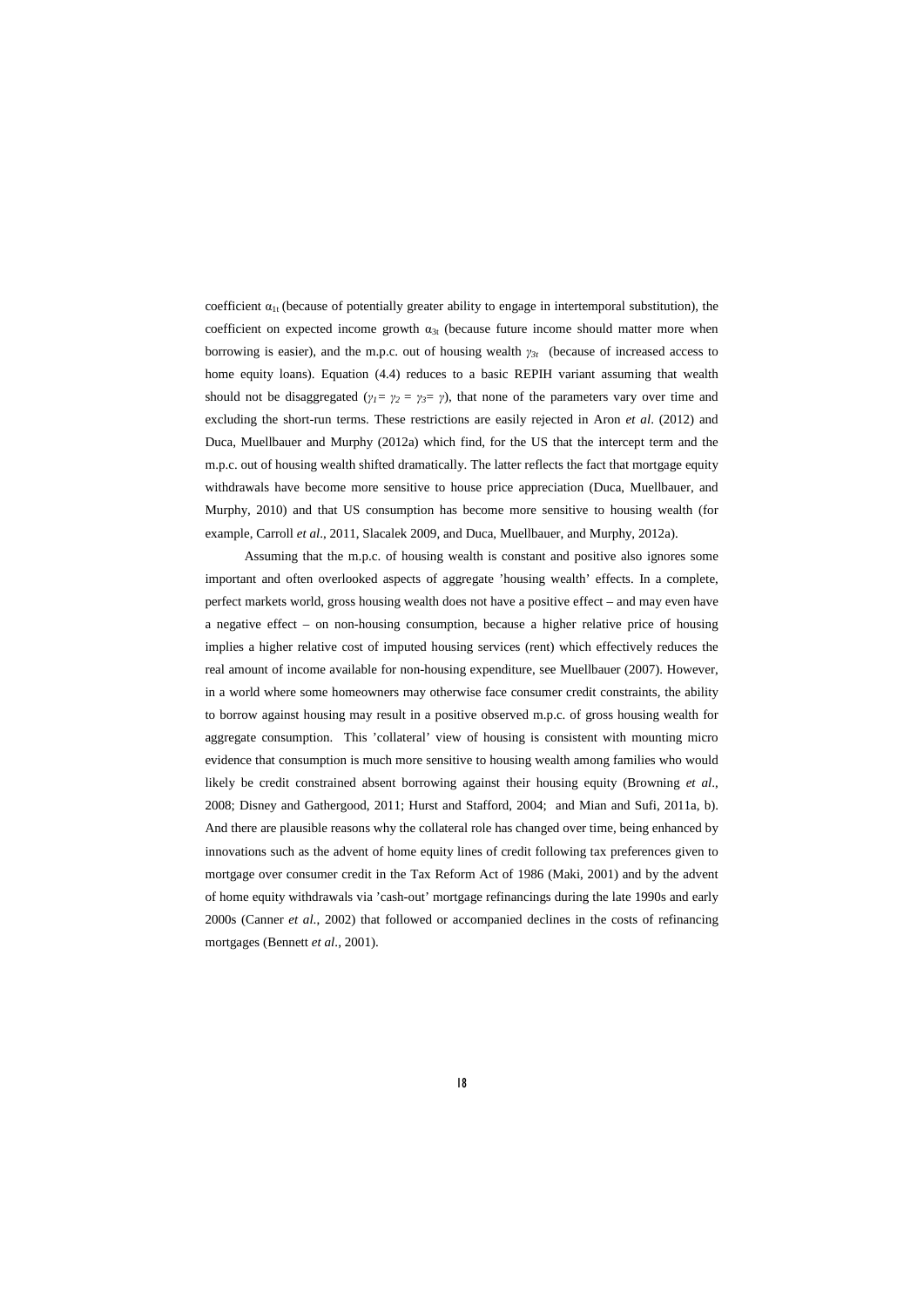#### **5. A latent interactive variable equation system for consumption and household portfolios**

As noted in the introduction, incorporating a Friedman-Ando-Modigliani style consumption function (such as eq. 4.4) in a general equilibrium setting necessarily implies endogenising portfolio flows and asset prices. An important step towards developing a full macroeconometric model is to model the subsystem of equations concerned with household expenditure and portfolio decisions. As noted in Section 4, at a minimum, wealth needs to be disaggregated into liquid assets minus debt, illiquid financial assets and housing wealth to coherently model consumption. Figures 3 and 4 display ratios relative to income of the major underlying balance sheet components from the Federal Reserve's Flow of Funds release. Figure 3 shows gross liquid assets (currency, deposits, money market funds…), unsecured consumer loans and mortgage debt. Only during the height of the recent credit boom did debt exceed liquid assets in the aggregate. Figure 4 shows corresponding ratios for non-pension and pension forms of illiquid financial assets and for housing owned by the household sector. The increase in the ratio of pension assets after the 1983 introduction of 401k plans is noticeable, as, of course, are the booms and busts in stock prices as well as the recent one in housing prices.

 In addition to the coherence stemming from the common decision structure, modeling the flows behind these balance sheets jointly with consumption has a great advantage in that hard to measure common factors can be absorbed in common latent variables appearing in all or most of the subsystem equations. We have highlighted the importance of shifts in credit conditions. In the US, the Federal Reserve's Senior Loan Officer (SLO) Opinion Survey has tracked credit conditions for unsecured consumer credit from banks since 1966 and for bank mortgages since 1990. Muellbauer (2007), Aron *et al*. (2012) and Duca, Muellbauer, and Murphy (2012a) construct a levels index of unsecured consumer credit conditions from the SLO's diffusion index. The diffusion index tracks changes in banks' willingness to make consumer installment loans since 1966, which is negatively correlated (-0.9) with overlapping data tracking net increases in bank consumer credit standards based on survey questions since the mid-1990s. The estimated effects of changes in real interest rates, the macroeconomic outlook (using the index of leading economic indicators), and consumer loan quality are netted out from the diffusion index, before it is converted into a levels index (*CCI*). Movements in *CCI* in Figure 5 are highly and positively correlated with intermittent estimates of the rising share of households having credit cards following deposit deregulation and the rise of credit scoring, with *CCI* falling during credit crunches, following the Basel 1 Accord, and during the recent crisis.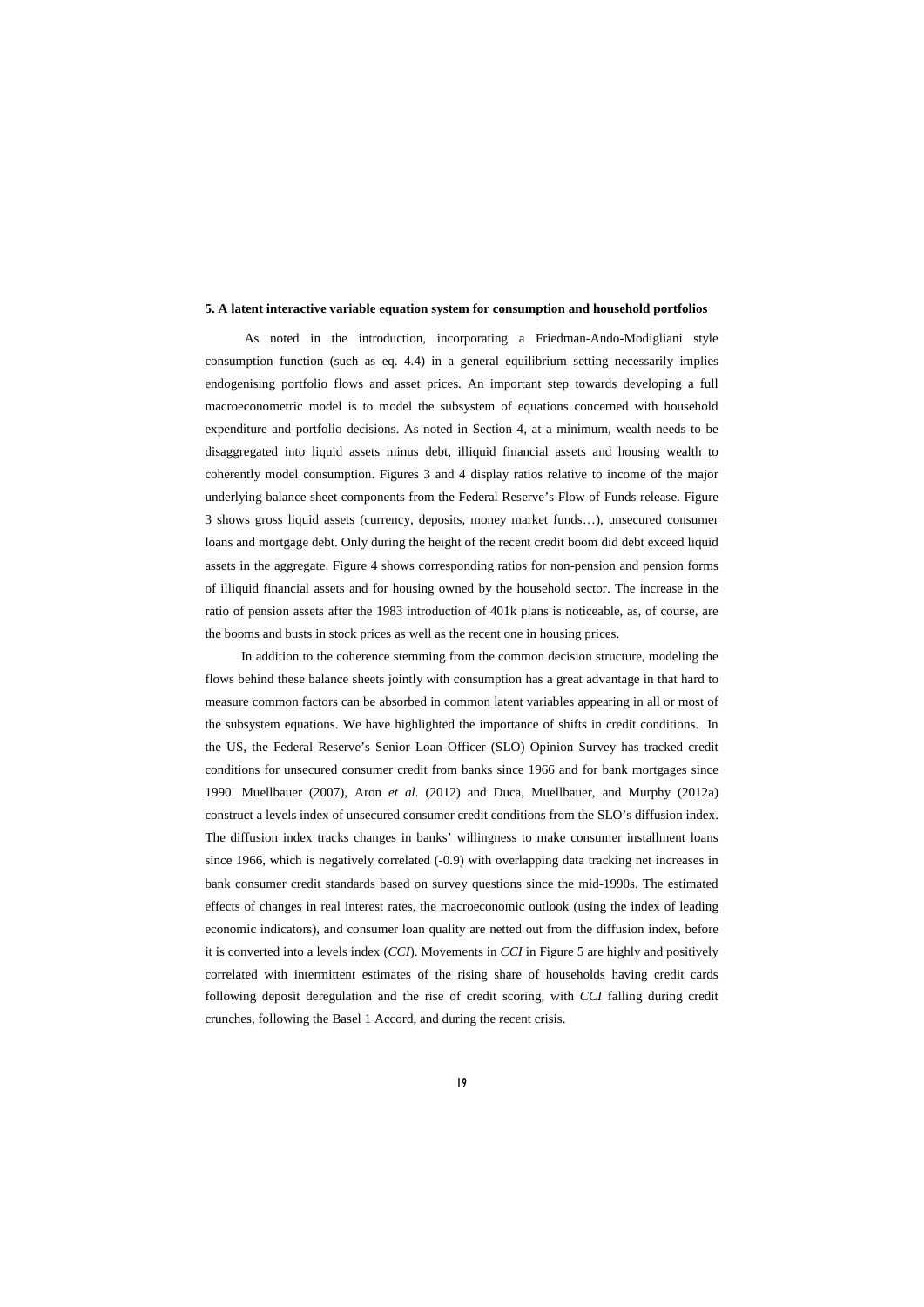

**Figure 3 The components of net liquid assets as ratios to income**

**Figure 4 Housing and illiquid financial assets as ratios to income**

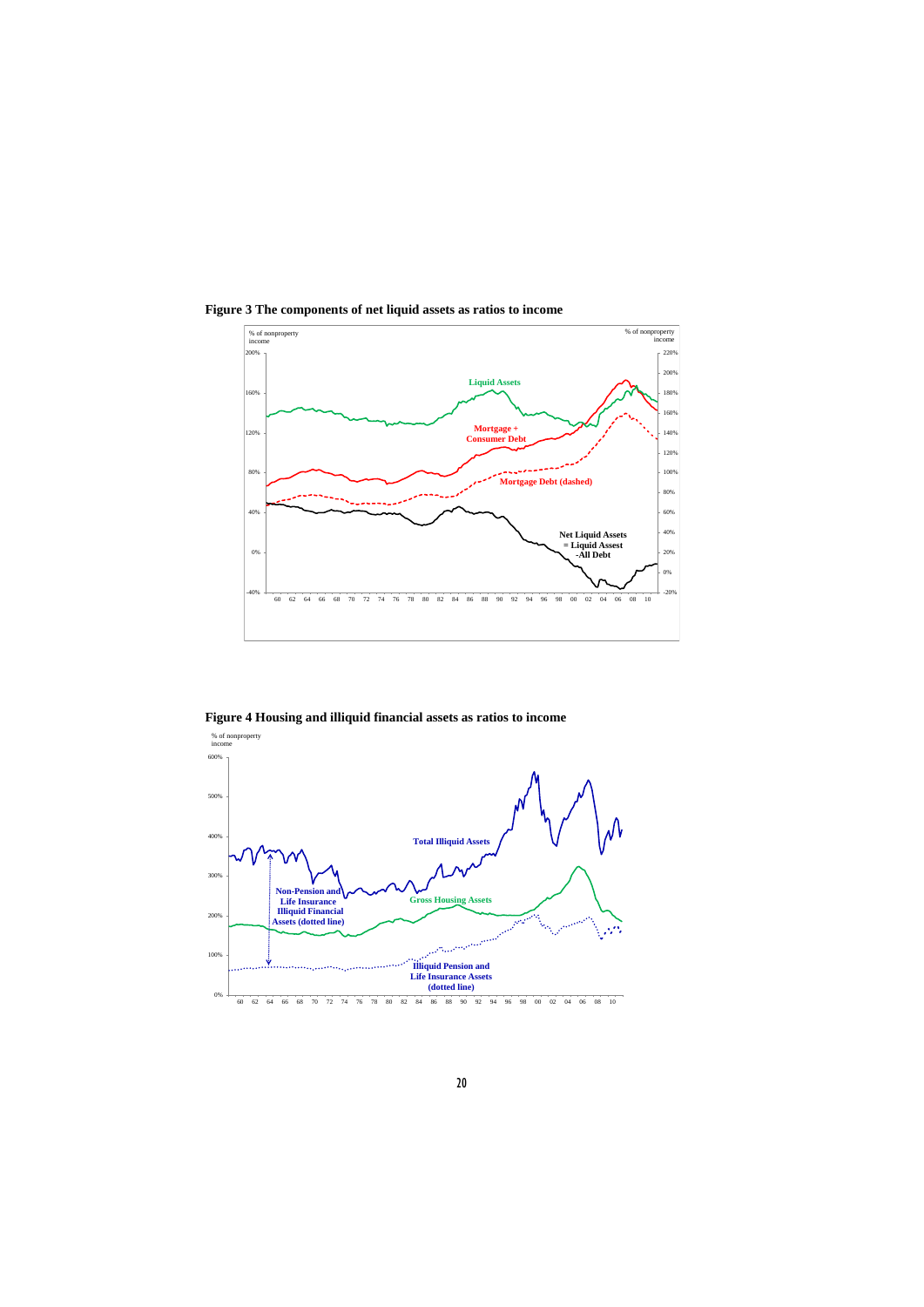

#### **Figure 5 Consumer Credit Conditions Index**

Unfortunately, the corresponding diffusion index for bank mortgage loans only begins in 1990Q3 and breaks in 2007, when prime, subprime and non-traditional begin to be distinguished. It suggests a major decline in availability of bank mortgage credit in 1990Q4 to 1991Q2, and major declines in availability of subprime credit from 2007Q1 and in prime credit from 2007Q4. Private label securitisations of mortgages, discussed in Section 3, will be not be reflected in the index which therefore is liable to understate the rise in mortgage credit availability leading up to the credit crunch beginning in 2007. Instead, we use a latent variable intended to capture the varying spendability of housing wealth linked to changing access to home equity and changing refinancing costs. This housing liquidity index (HLI) is jointly estimated in a system containing the consumption function in eq. (4.4).

In a two-equation variant of the system, Duca, Muellbauer, and Murphy (2012a) use the Kalman filter to extract HLI as a stochastic trend in a state space model for consumption and the mortgage refinancing rate. The refinancing share *Refi* is the per cent share of GSE securitized mortgages refinanced in one quarter, which peaked at 6 per cent at its 2003Q3 peak, when rates on new mortgages hit a record low relative to the average rate on outstanding fixed rate loans.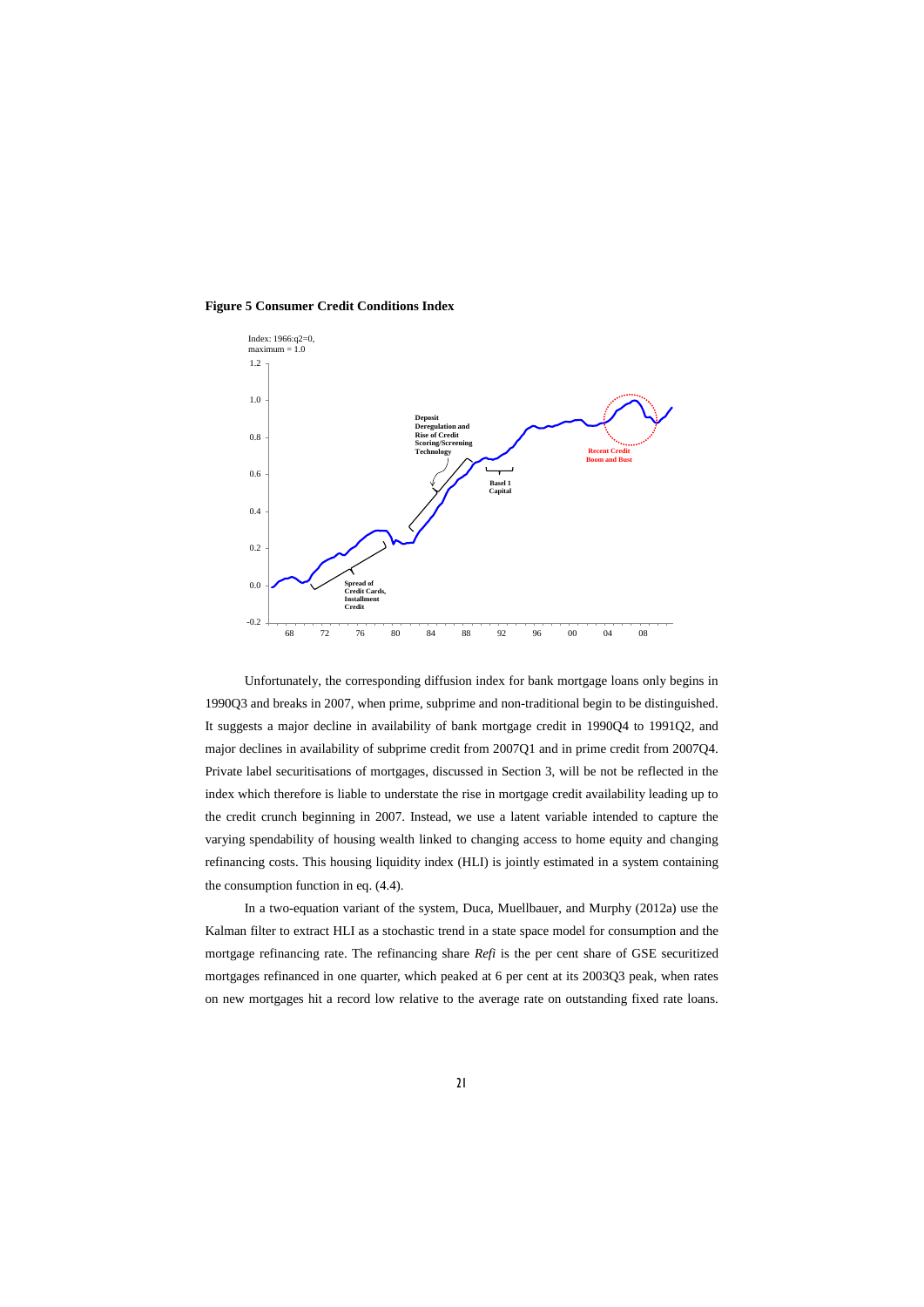The specification of the refinancing equation takes the basic form with intercept and interaction effects:

$$
Refi_t = \beta_1 Refi_{t-1} + \beta_2 F(X_t) + \beta_3 HLI_t + \beta_4 HLI_t F(X_t) + \varepsilon_t , \qquad (5.1)
$$

where *HLI* is the common factor and F(*X*) contains a constant and economic factors affecting the incentives to refinance.

 The consumption equation is given by eq. (4.4) above where the time-varying intercept is defined by  $\alpha_{0t} = \alpha_0 + \alpha_{01} CCI_{t-1}$  and the time varying m.p.c. out of housing wealth by  $\gamma_{3t} = \gamma_3 H L I_{t}$ . Broadly similar results are obtained using a smooth spline function in place of the filtered stochastic trend. In different variants of the system, we have added equations for the mortgage stock, housing equity withdrawal and house prices, using an inverted demand function approach. House prices are the asset price which is the most endogenous to the behaviour of households, which is a good reason for including it in the household equation subsystem. The housing liquidity index HLI enters relevant equations potentially both through an intercept effect and interaction effects, for example to capture the shifting role of housing collateral in the mortgage stock and equity withdrawal equations. To complete the system, we need equations for liquid assets (close to household broad money holdings), unsecured consumer debt, and the acquisition of illiquid financial assets.

The long-run part of the consumption equation corresponding to equation (4.4) estimated on quarterly US data for 1971Q4 to 2011Q1 from a four-equation variant<sup>[5](#page-33-0)</sup> of the system is as follows:

$$
\log(c_t / y_t) \approx 0.131 + 0.089CCI_{t-1} - 0.0047r_t + (0.49 + 0.35HLI_t)E_t \log(y^p / y)_t
$$
  
(6.2) (7.7) (-6.4) (6.7) (1.3)  
+0.101NLA\_{t-1} / y\_t + 0.017IFA\_{t-1} / y\_t + 0.055(HLI\_{t-1})HA\_{t-1} / y\_t  
(7.6) (8.6) (5.4)  
(t - ratios)

 $(5.2)$ 

In this variant and as shown in Figure 6, *HLI* is given by a smooth spline plus the change in the scaled 10-year US treasury minus Aaa-rated corporate bond yield spread as an indicator of a general risk premium.

Note that there is also a modest (and not very significant) interaction effect in equation (5.2) with *HLI* multiplying the log ratio of permanent to current income, suggesting a somewhat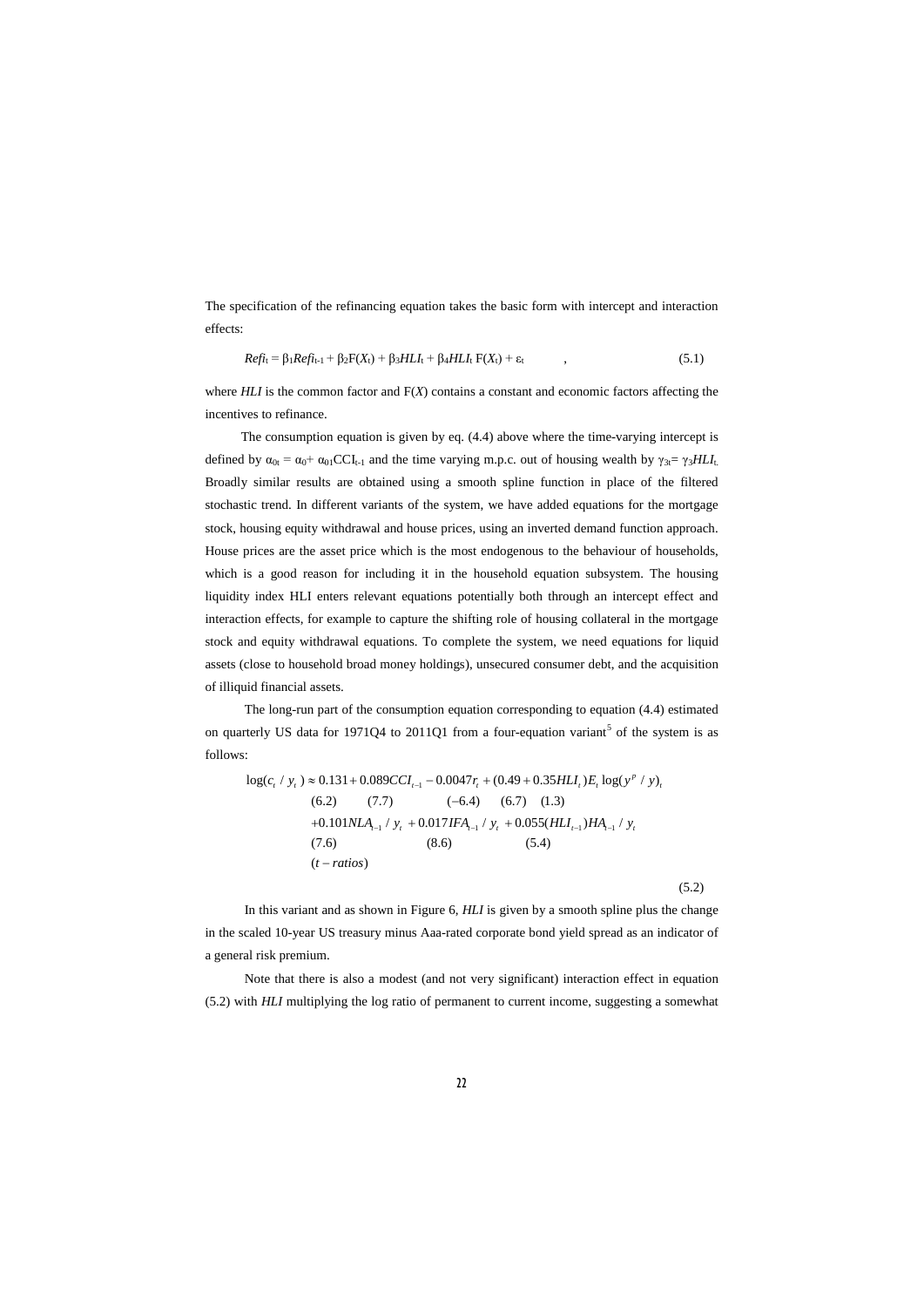larger role for income growth expectations as home equity finance becomes more easily accessible.<sup>[6](#page-34-0)</sup> While consumption in this equation is conditional on end of previous period portfolios, asset prices and current income, many useful insights into both long run trends and short to medium term policy issues can be obtained from a graphical decomposition of the long run solution for the log ratio of consumption to non-property income.

It is worth noting that equation (5.2) has attractive co-integration properties. There are six  $I(1)$  variables in equation  $(5.2)$ . These are:

 $log(c_t / y_t)$ , CCI<sub>t</sub>, NLA<sub>t</sub> /  $y_t$ , IFA<sub>t</sub> /  $y_t$ , (HLI<sub>t</sub>)HA<sub>t</sub> /  $y_t$  and E<sub>t</sub> log( $y^p$  /  $y$ )<sub>t</sub>.

A Johansen co-integration analysis yields just one co-integrated vector. The adjustment coefficient for log *c/y* is highly significant while those for *NLA/y, IFA/y,* and *(HLI)(HA/y)* are not. This confirms the validity of the consumption function interpretation.[7](#page-34-1)



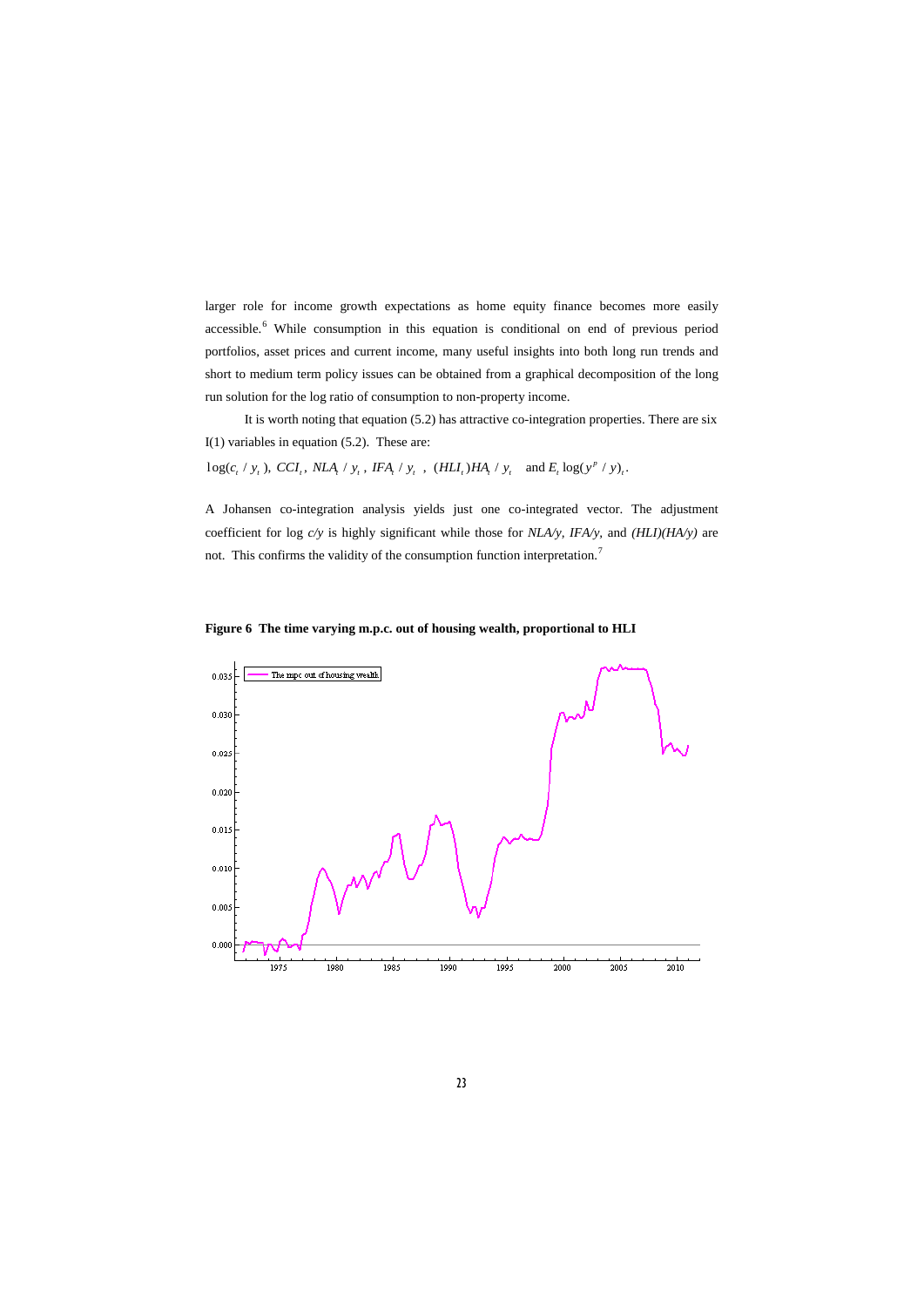Figure 7 shows the main contributions of credit related variables to long- and short-run fluctuations in the consumption-to-income ratio. The liquidity-weighted housing wealth effect accounts for much of the rise of the consumption-to-income ratio from the early 1990s to 2007 and its subsequent collapse. The longer run contribution of the CCI based on the Senior Loan Officer Survey is also evident. It is striking, however, by how much the build-up in debt, revealed in the decline in the net liquid asset to income ratio, depresses the consumption-toincome ratio. One might call this the 'pay-back effect' of credit market liberalization. At first, consumption rose in the mid-2000s as the positive effects of increases in *CCI and HLI* on consumption in conjunction with the interactive positive effects of increases in house prices from an easing of mortgage credit standards for buying homes initially outweighed the damping effect of higher debt. Later, when *CCI* or *HLI* had stopped rising or fell, the negative effects of higher debt on consumption predominated. This is important empirical evidence for the vulnerability of households to high debt levels: while asset prices and access to new credit are subject to sudden declines, it is hard to pay back debt in the short run.



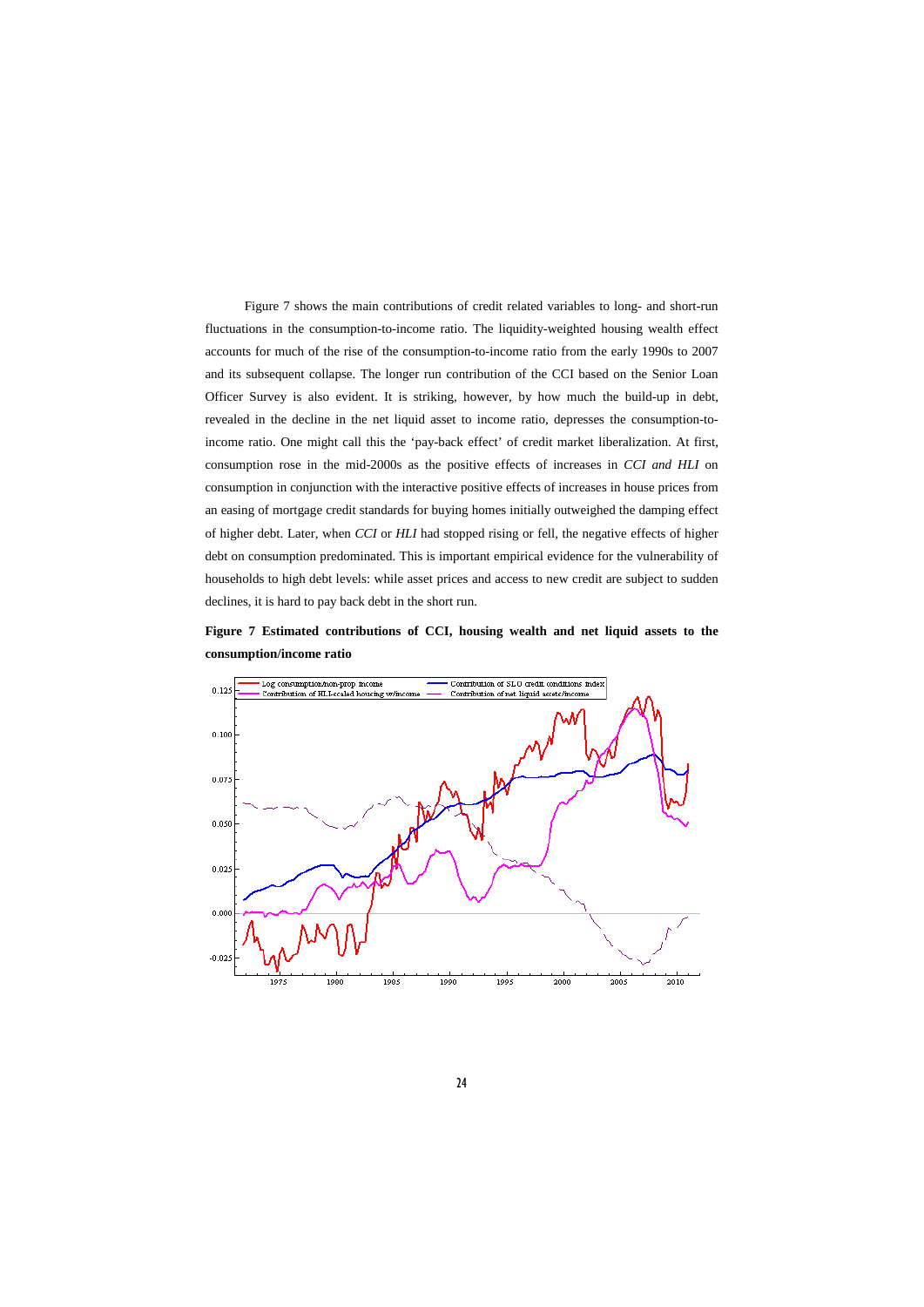Nevertheless, since the trough in 2007, household deleveraging, a mix of reduced borrowing, increased paying back of debt and defaults, see Brown *et al.* (2011) and Dynan (2012), has substantially reversed the decline in the net liquid asset-to-income ratio and recently has begun to make a contribution to a recovery in the consumption-to-income ratio, together with a small rise in CCI.

Figure 8 shows the contributions of the remaining part of the long-run determinants of the log consumption to income ratio. These include the real interest rate, showing a notable negative effect on consumption during the early 1980s, but no effect on the long-run trend.

### **Figure 8 Estimated contributions of real interest rates, permanent income and illiquid financial assets to income to the consumption/ income ratio**

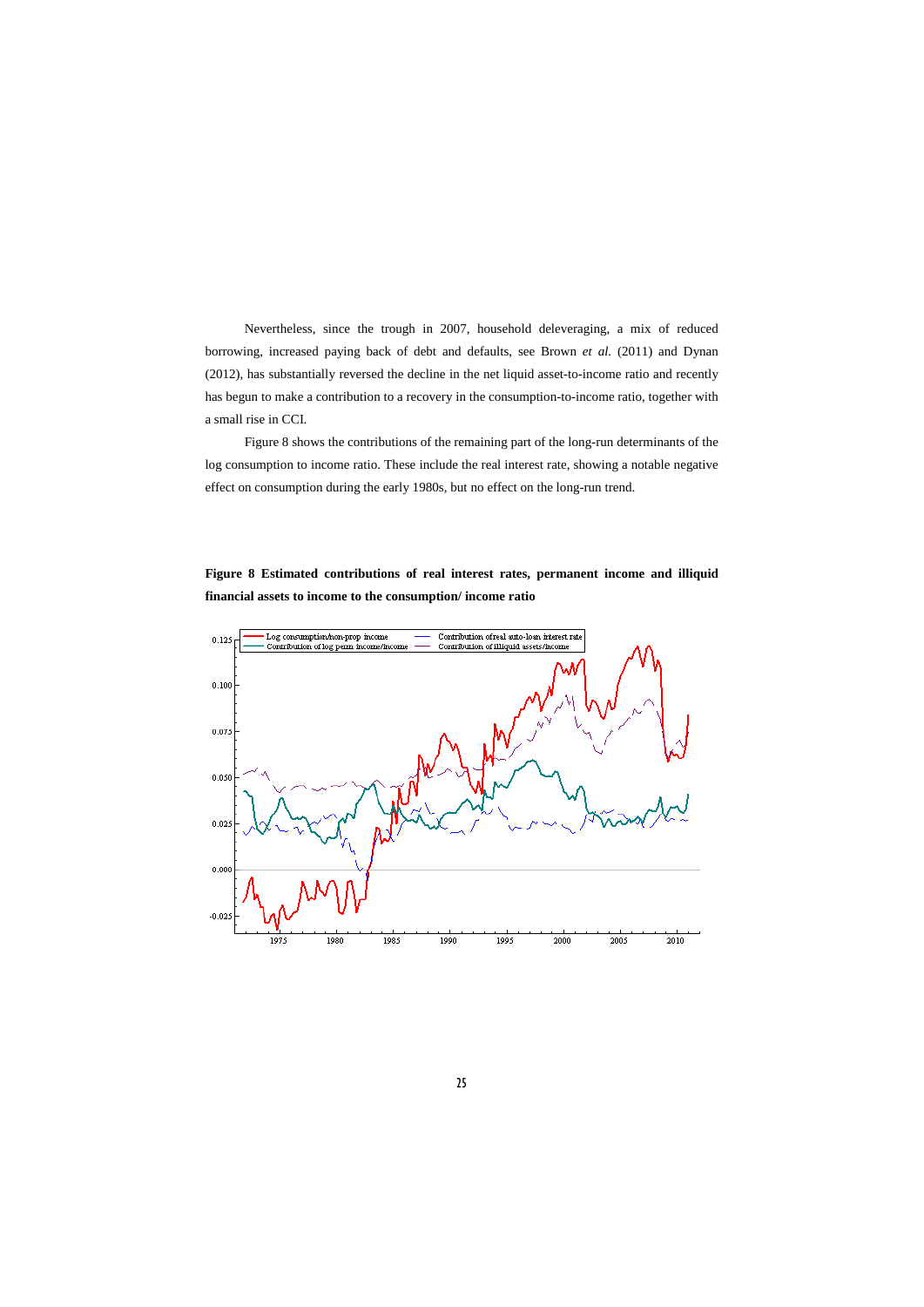The fitted contribution of expected income growth as measured by the log ratio of permanent to current income made a sizable contribution to the rise of consumption relative to income from the late 19[8](#page-34-2)0s to the late 1990s but not in the  $2000s$ .<sup>8</sup> Again, there is hardly any effect on the long-run trend. The ratio of illiquid financial assets to income has a more notable effect both on the trend and on the cyclical variations in the consumption to income ratio: note the long upswing to 2000, the effect of the collapse of the dotcom bubble and the subsequent recovery of the stock market in the mid-2000s, followed by the renewed decline in the global financial crisis, and the partial recovery since.

The much larger estimated m.p.c. for net liquid assets than for gross housing assets or illiquid assets highlights the importance of modeling wealth in a more disaggregated way, as Brainard and Tobin (1968), Purvis (1978) and Backus and Purvis (1980) emphasised. It is also consistent with micro-economic evidence by Gross and Souleles (2002). The low m.p.c. for stock market wealth is partly due to the other controls, including income growth expectations, and consistent with arguments by Poterba (2000). And the financial instability arising from the recent housing and financial crisis highlights the importance of identifying destabilizing developments in household finance (Aron *et al*. 2012; Duca, Muellbauer, and Murphy (2010). Such steps have the potential to help economists identify the sources of unsustainability, whether they are asset price bubbles or busts, or unsustainable levels of debt or exposures to risky assets. For example, there are differences in the pace of recovery of consumer credit (not secured by real estate) and mortgage debt in the U.S. (for example, Duca, Muellbauer, and Murphy, 2012), and interpreting the deleveraging process entails sorting out the impact of loan charge-offs from reductions in credit stemming from efforts by households to actively de-lever and the tightening of credit standards by lenders (for example, Brown *et al*., 2010, and Dynan, 2012).

 The ECB's report on the first two years of the macro-prudential research network commented as follows: "Theoretical and empirical (network) research illustrates the *transmission of financial instability to the real economy* through constraints on credit supply, credit demand and the disturbing effect of the breakdown of risk-sharing on the consumption plans of households. Empirically identifying credit supply and demand effects and their relative importance remains, however, a challenge."(ECB (2012), p.6. The research discussed in the present paper meets this challenge by proposing and implementing practical methods for such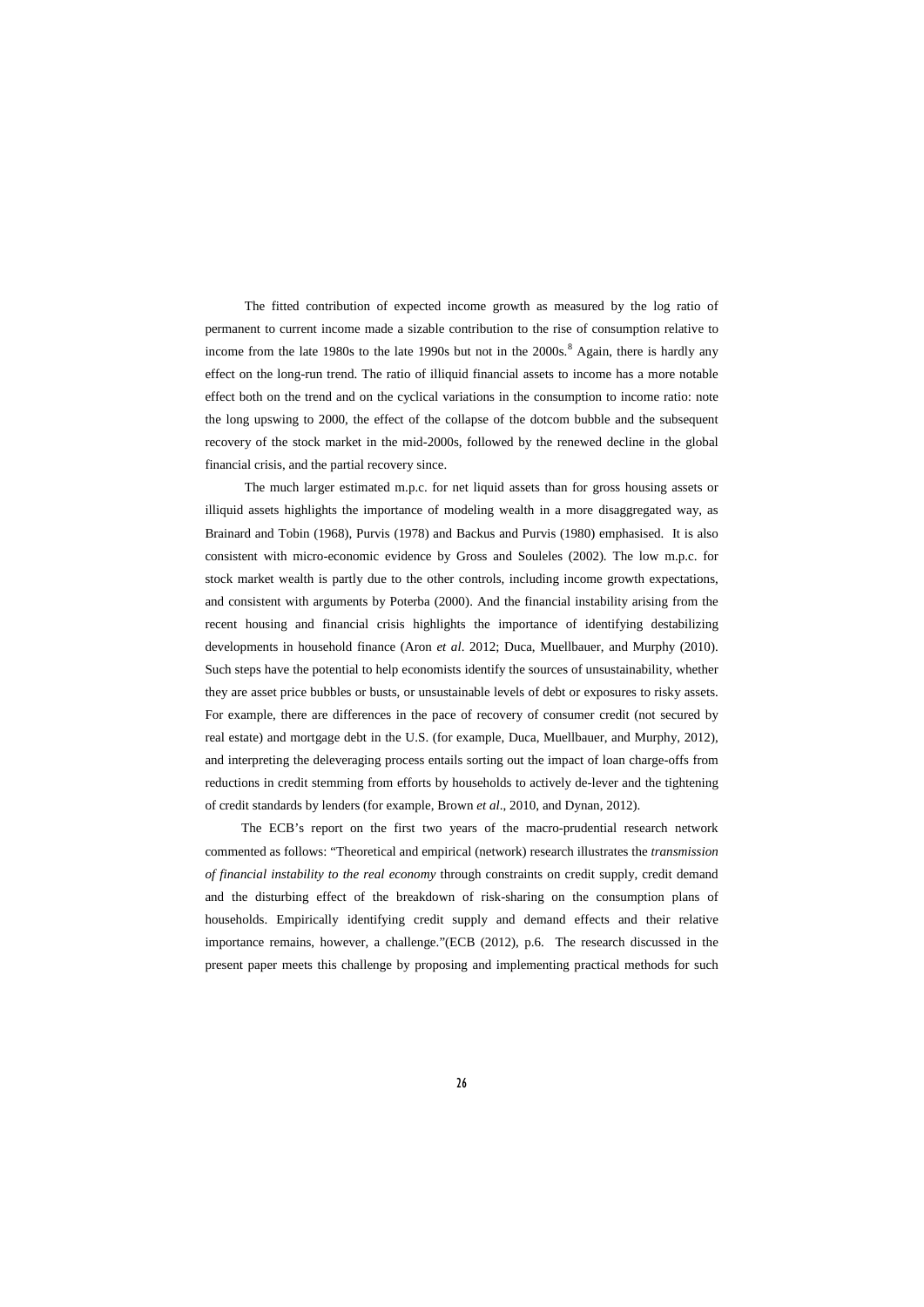empirical identification. In so doing, new understandings useful for policy are developed of how to interpret data on money and credit.

Clearly, prices of equities need to be incorporated into a larger system beyond the household sector subsystem. The composition of loan funding from the monetary and financial sector could give useful information for endogenising the measures of credit availability to households captured in CCI and HLI. For example, HLI is notably correlated with the rise and fall of the private label MBS share of the mortgage market. It is then important to add linkages back, via negative equity and other economic determinants of loan defaults, such as unemployment, to the asset base of the banking system and spreads in credit markets more generally. The ultimate aim is to have a comprehensive, yet tractable way of incorporating financial accelerator feedbacks, such as those that arose in the recent crisis, as shown earlier in Figure 1.

#### **6. Conclusion**

Our time series findings imply that modeling linkages between the financial sector and the real economy are crucial, consistent with recent cross section findings of Mian and Sufi (2011a,b). Econometric results for the US and other countries imply that shocks to intermediation and wealth can undermine macroeconomic and financial stability. Furthermore, the nature of these shocks and their magnitudes reflect the evolution of financial architecture stemming from financial innovations induced by technological advances and regulatory changes.

As a result, both conventional econometric and standard DSGE models that omit important financial linkages are inadequate for modeling and policy purposes. In addition, the interactive and nonlinear effects of financial shocks and the financial propagation of macro shocks in general imply that constant, linear VARs will yield non-robust findings, especially in a world where the financial architecture has shifted over time and sometimes rapidly in response to failed experiments, such as subprime mortgage lending.

For progress in macroeconomics, a return to the Cowles Foundation definition of a 'structural' equation or submodel is needed: this is one whose parameters are stable when there are structural shifts elsewhere in the system, for example, because a policy rule has altered. Our claim is that the consumption function illustrated in equation (5.2) is structural in this sense, particularly because it builds on responses to evolutionary changes in credit market architecture,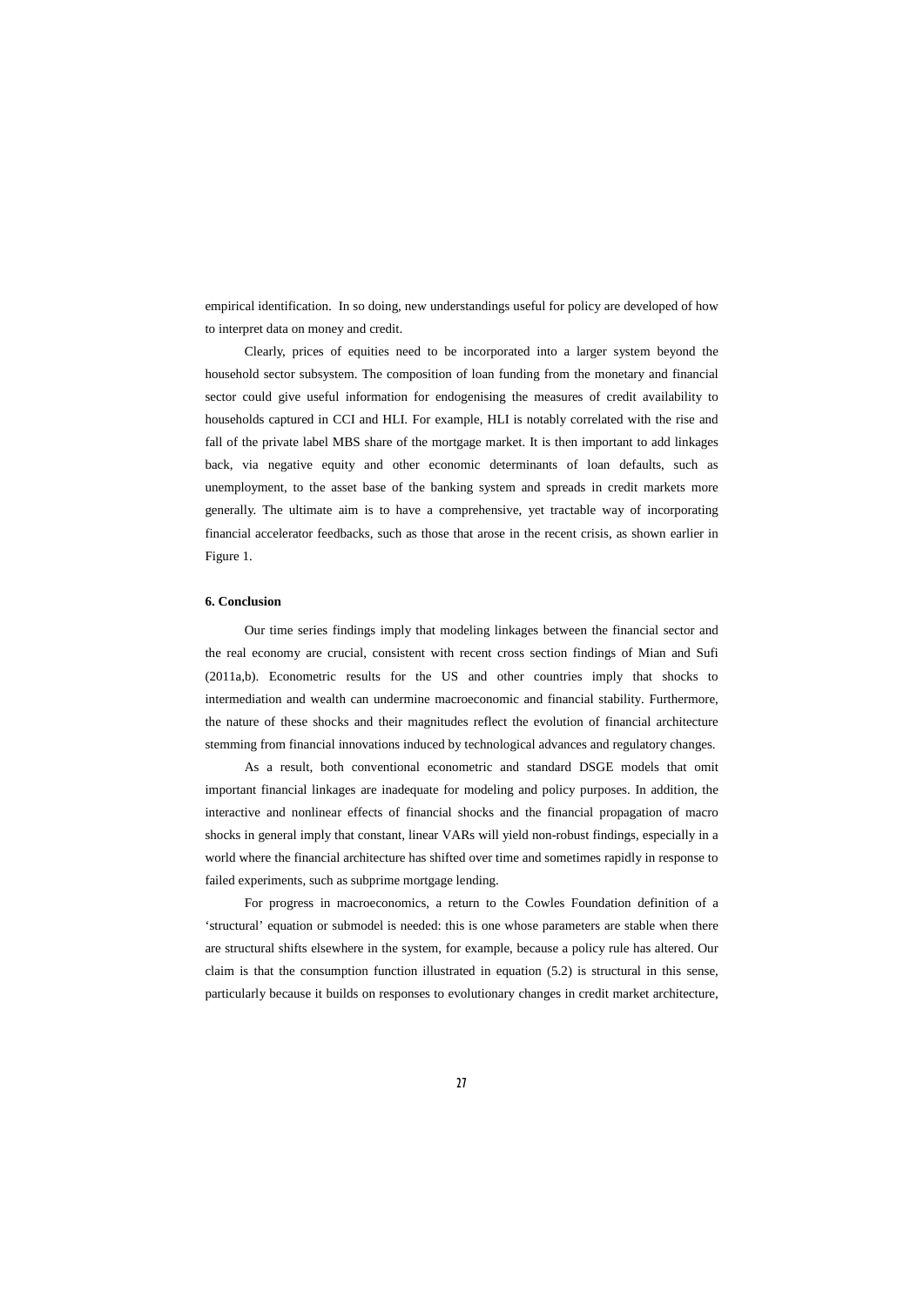which is key to understanding trend and cycle in US consumption in the last 40 years. Evidence for other countries of consumption functions with a similar structure and similar parameter estimates, discussed above, substantiates this claim. In recent years the fashion in macroeconomics has been to dismiss any model not built on the foundation of optimizing consumers with rational expectations operating in efficient financial markets as 'not structural'. However, it is clear that such models fail the Cowles Foundation definition of 'structural'. This is particularly clear for aggregate consumption. It has long been known that growth in aggregate consumption fails the unforecastibility test implied by the Euler equation popularized by Hall (1978); see Campbell and Mankiw (1991) and Muellbauer (2010). The representative consumer Euler equation also cannot explain the long-run rise in the ratio of consumption to GDP. This is consistent with the finding by Canova (2012) that DSGE models have difficulties empirically explaining long-run trends and short-run fluctuations from the same mechanisms, and that standard de-trending methods risk seriously distorting the conclusions from these models. The latter is also a conclusion of Fukac and Pagan (2010).

 The inadequacy of many macro models to address the housing and financial crisis reflects several shortcomings in financial modeling. Some are the general equilibrium pitfalls emphasized in Brainard and Tobin's (1968) classic article: these include, in particular, that financial identities imply important spillover and interaction effects and that interest rates and asset prices are endogenous. Others reflect that underneath macrofinancial identities, agents face heterogeneous risks and uncertainty (Carroll and Kimbal1, 2007), as well as credit constraints arising from asymmetric information (for example, Stiglitz and Weiss, 1981), with financial innovations implying economically significant structural changes in the role of credit and wealth shocks (Duca, Muellbauer, and Murphy, 2012b) that give rise to non-robust relationships from estimating linear VARs. Another and rather poignant pitfall is overlooking underlying systemic risks that can give rise to 'Minsky moments' in which rapid deleveraging gives rise to asset fire sales that disrupt the real economy (Adrian and Shin, 2009 and 2010, Fisher, 1933, and Gorton and Metrick, 2012). And still another challenge stems from the partial adjustment of not only asset quantities – stressed by Brainard and Tobin (1968) – but also of some asset prices – especially house prices (Duca, Muellbauer, and Murphy, 2011 and 2012a). This implies that macro models should not implicitly drop important financial relationships as being redundant by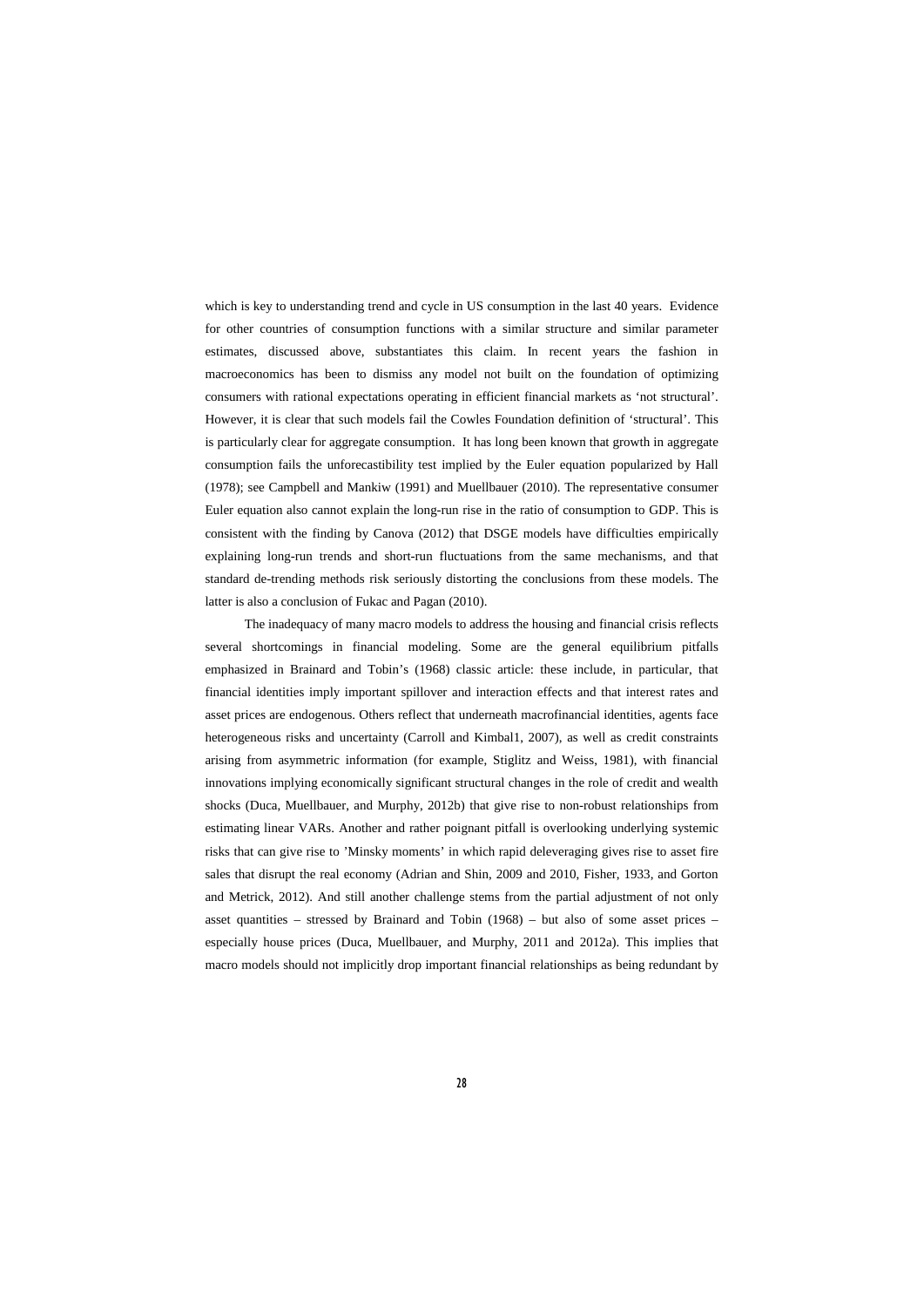assuming that arbitrage and the absence of frictions (heterogeneity, search, and transaction or information costs) ensure instantaneous market clearing of prices or even quantities.

Addressing all of these issues is rather daunting, but very much needed given the depth of the Great Recession arising from the recent housing and financial crisis. One starting point could be building macrofinancial models for some key sectors (such as nonfinancial corporate business as well as households) that incorporate major financial linkages and yet are tractable. This addresses some earlier criticism of the Tobin-Brainard approach as being too complex and unwieldy for policy making purposes,  $9$  which was part of the monetarist appeal of focusing on one type of liquid assets, namely money. In this sense, a tractable, Tobin-type portfolio approach toward modeling the household sector restores broad money to its rightful, but not overweening place along with debt, stock market wealth, and housing assets.

Once developed, such subsector models could be linked in a tractable general equilibrium framework that focuses on modeling strategic sectors, rather than attempting to model the entire Flow of Funds matrix. Because such frameworks are more comprehensive than standard models, they offer the possibility of synthesizing key insights from Tobin's portfolio balance approach with asymmetric information (Stiglitz and Weiss, 1981), the investment financial accelerator (Bernanke *et al*., 1999), the household financial accelerator (Duca, Muellbauer, and Murphy, 2012b; Mian and Sufi, 2011), and instabilities arising from systemic risks (Adrian and Shin, 2010, and Gorton and Metrick, 2012).

#### **Notes**

 $1$  Some of the estimated marginal propensities are far too large (see their Table 1), and are then scaled down in mixed estimation which imposes some priors (see Table 3). It is not possible to deduce, from the estimates presented, the implied propensity to consume out of permanent income, which is too crudely represented by an exponential time trend. It seems likely that this is one of the mis-specifications in the model.

 $2^2$  One reason why house price expectations appear to have a backward-looking component is that the housing market is inefficient, with tax breaks largely confined to owner-occupiers rather than a small number of investors owning many homes. High transactions costs induce serial correlation in excess returns, making it sensible to use momentum-based or backward-looking expectations.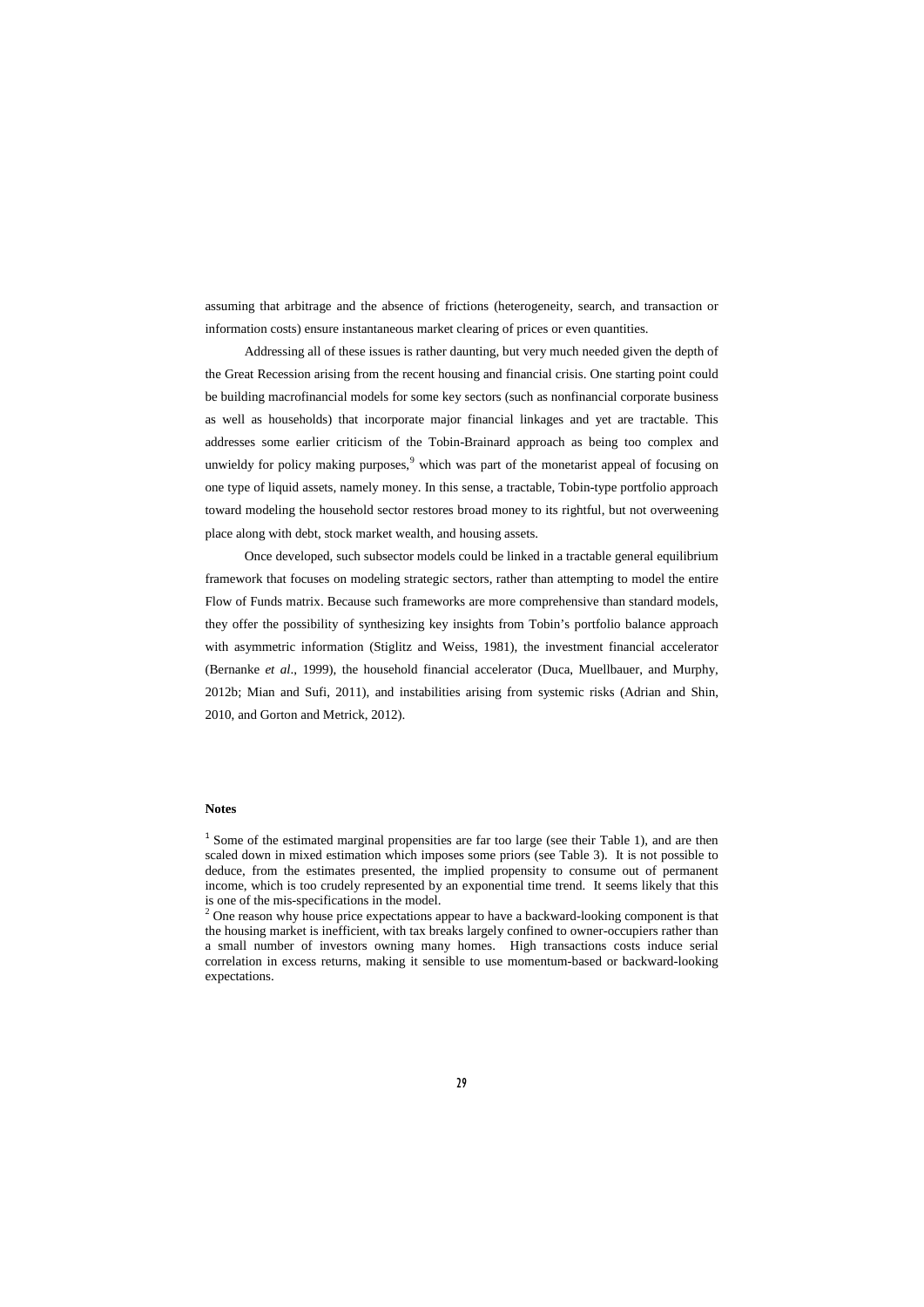<sup>3</sup> The misunderstanding of the dynamic effects of shifts in credit standards on house prices and nonprime mortgage quality partly reflects the limited historical experience with an unsustainable easing of mortgage credit standards.

 $^4$  Although Fannie Mae and Freddie Mac failed, their failure reflected their low capital ratios (3) per cent), the spillover effects of the subprime boom and bust hurting house prices enough to damage even prime mortgages, and their purchases of private-label MBSs (they owned about  $\frac{1}{4}$ of these in the mid-2000s) to meet Congressional goals of raising the homeownership rate.

 $<sup>5</sup>$  Five equation variants including a house price equation for a 1979-2009 sample for which we</sup> have loan-to-value data relevant for modeling house prices give very similar results. These can be extended back to 1971 treating missing LTV data for 1971-78 as another latent variable.

<sup>6</sup> The evidence for the UK (Aron *et al*. 2012), Australia (Muellbauer and Williams, 2011) and South Africa (Aron and Muellbauer, 2013) indicates that such shifts are larger than in the US. A possible explanation is that individual household income volatility has increased by more in the US so that greater microeconomic uncertainty has partially offset the tendency for future income to play a greater role due to easier access to credit; see Sichel *et al*. (2007) and Hacker and Jacobs (2008).

 $<sup>7</sup>$  This contrasts with the finding by Lettau and Ludvigson (2001) that assets rather than</sup> consumption adjust to the deviation of log consumption from a linear combination of log income and log net worth. We attribute their conclusion to their adoption of the text-book life-cycle consumption function instead of our credit-augmented generalization which incorporates the vast changes in credit market architecture discussed in Section 3.

<sup>8</sup> Permanent income is defined over a 10 year horizon using a 5 per cent per quarter, (approximately) 20 per cent per annum discount rate to discount future income. Such high discount rates are justified by microeconomic evidence, see for example Hausman (1979). Log permanent income is modelled relative to log current income using trend reversion, a Michigan Survey measure of income expectations and the change in the T-bill rate to capture short term monetary policy.

<sup>9</sup> We acknowledge comments to this effect made to John Muellbauer by Charles Goodhart several years ago.

#### **References**

Adrian, T. and H.S. Shin (2009) 'Money, Liquidity, and Monetary Policy', *American Economic Review,*  99 (1), 600-09.

Adrian, T. and H.S. Shin (2010) 'Liquidity and Leverage', *Journal of Financial Intermediation*, 19, 418- 37.

Ando, A. and F. Modigliani (1963) 'The life cycle hypothesis of saving,, *American Economic Review*, 53, March, 55-84.

Aron, J. and J. Muellbauer (2013) 'Wealth, Credit Conditions and Consumption: Evidence from South Africa', *Review of Income and Wealth*, 59, DOI: 10.1111/roiw.12033.

Aron, J., Duca, J., Muellbauer, J., Murata, K. and A. Murphy (2012) 'Credit, Housing Collateral and Consumption in the UK, US, and Japan', *Review of Income and Wealth,* 58, 397-423.

<span id="page-31-1"></span><span id="page-31-0"></span>Backus, D. and D. Purvis (1980) ['An Integrated Model of Household Flow-of-Funds Allocations'](http://ideas.repec.org/a/mcb/jmoncb/v12y1980i2p400-421.html), *[Journal of Money, Credit and Banking](http://ideas.repec.org/s/mcb/jmoncb.html)*, 12 (2), 400-21.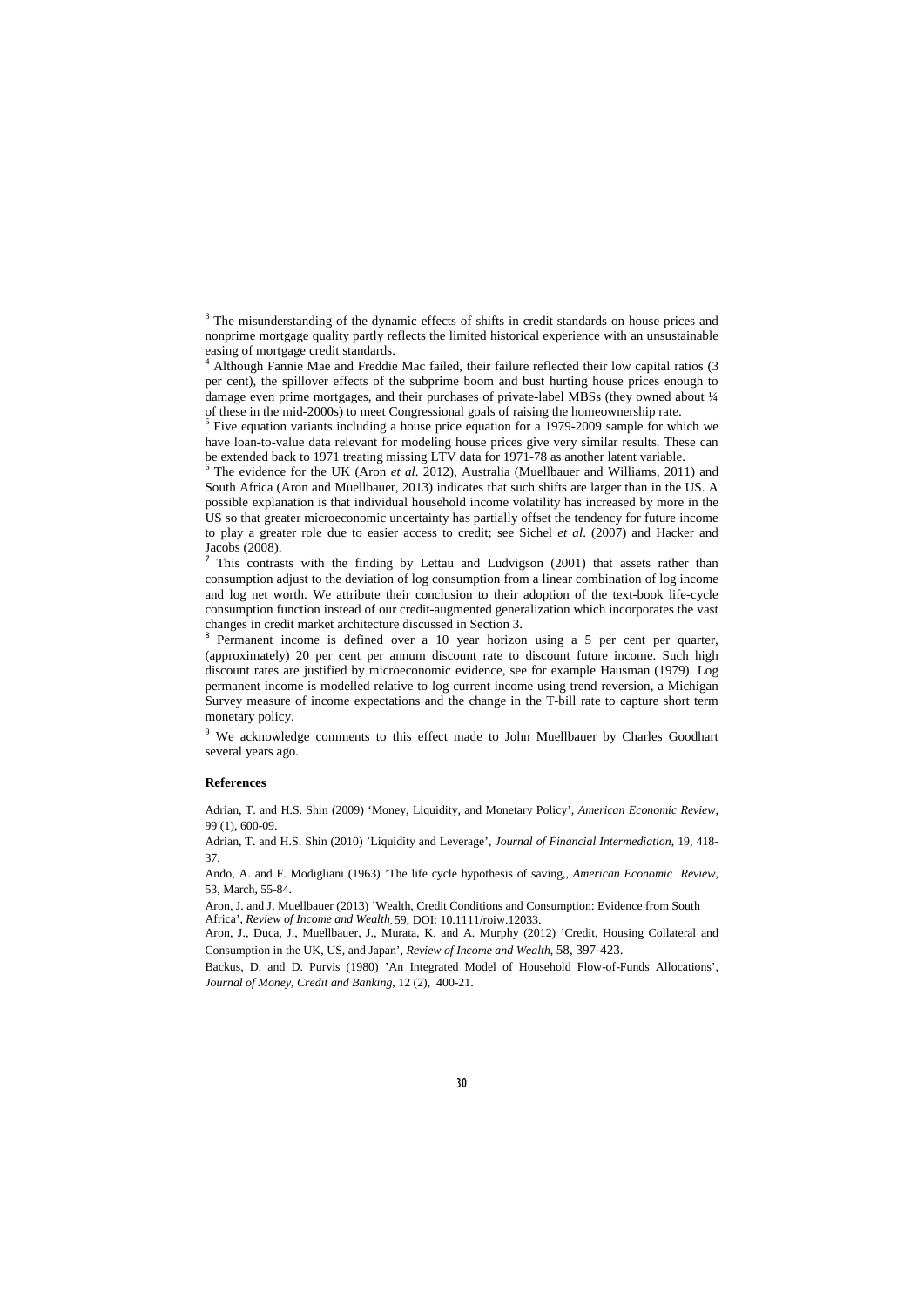Bennett, P., Peach, R. and S. Peristiani (2001) 'Structural change in the mortgage market and the propensity to refinance', *Journal of Money, Credit, and Banking* 33 (4), 955-75.

Bernanke, B.S. and A.S. Blinder (1988) 'Credit, Money, and Aggregate Demand', *American Economic Review*, 78 (2), 435-39.

Bernanke, B.S. and M. Gertler (1989) 'Agency Costs, Net Worth, and Business Fluctuations', *American Economic Review* 79 (1), 14-31.

Bernanke, B.S. and M. Gertler (1995) 'Inside the Black Box: The Credit Channel of Monetary Policy Transmission', *Journal of Economic Perspectives*, 9 (4), 27-48.

Bernanke, B.S., Gertler, M. and S. Gilchrist (1999) 'The Financial Accelerator in a

Quantitative Business Cycle Framework' in J.B. Taylor and M. Woodford (eds) *Handbook of Modern Macroeconomics*, Vol. 1A, (Amsterdam: Elsevier), 1341-93.

Blake, D. (2004) ['Modeling the composition of personal sector wealth in the UK'](http://ideas.repec.org/a/taf/apfiec/v14y2004i9p611-630.html), *[Applied Financial](http://ideas.repec.org/s/taf/apfiec.html)  [Economics](http://ideas.repec.org/s/taf/apfiec.html)*, 14 (9), 611-30.

<span id="page-32-0"></span>Brainard, W.C. and J. Tobin (1968) 'Pitfalls in Financial Model Building', *American Economic Review*  (Papers and Proceedings), 58 (2), 99-122.

Breeden, D. (1979) 'An intertemporal asset pricing model with stochastic consumption and investment opportunities'*, Journal of Financial Economics,* 7 (3), 265–96.

<span id="page-32-1"></span>Brown, M., Haughwout, A., Lee, D. and W. van der Klaauw (2010) "The Financial Crisis at the Kitchen Table: Trends in Household Debt and Credit", *New York Federal Reserve Staff Report,* No 480.

Browning, M., Gortz, M. and S. Leth-Petersen (2008) House Prices and Consumption: A Micro Study, Nuffield College, Oxford University, mimeo.

Campbell, J.Y. and N.G. Mankiw (1991) ['The response of consumption to income: A cross-country](http://ideas.repec.org/a/eee/eecrev/v35y1991i4p723-756.html)  [investigation'](http://ideas.repec.org/a/eee/eecrev/v35y1991i4p723-756.html), *[European Economic Review](http://ideas.repec.org/s/eee/eecrev.html)*, 35 (4), 723-56.

Campbell , J.Y. Stefano Giglio, Christopher Polk, and Robert Turley (2012), "An Intertemporal CAPM with Stochastic Volatility", available at SSRN: http://ssrn.com/abstract=2021846.

Canner, G., Dynan, K. and W. Passmore (2002) 'Mortgage Refinancing in 2001 and Early 2002', *Federal Reserve Bulletin*, December, 469–81.

Canova, F. (2012) 'Bridging DSGE and the raw data?', University of *Barcelona GSE Working Paper Series Working Paper*, No 635.

Carroll, C. and M. Kimball (1996) 'On the Concavity of the Consumption Function', *Econometrica,* 64, 981-92.

Carroll, C.D. and M.S. Kimball (2007) Precautionary Saving and Precautionary

Wealth [,http://econ.jhu.edu/people/ccarroll/PalgravePrecautionary.pdf.](http://econ.jhu.edu/people/ccarroll/PalgravePrecautionary.pdf)

Carroll, C., Otsuka, M. and J. Slacalek (2011) 'How Large is the Housing Wealth Effect? A New Approach', *Journal of Money, Credit, and Banking*, 43 (1), 55-79.

Carroll, C., Slacalek, J. and M. Sommer (2012) Dissecting Saving Dynamics: Measuring Credit, Wealth and Precautionary Effects, Johns Hopkins University, mimeo*.*

Disney, R. and J. Gathergood (2011) 'House Price Growth, Collateral Constraints and the Accumulation of Homeowner Debt in the United States', *The B.E. Journal of Macroeconomics,* 11 (1), Article 29.

Duca, J.V., Muellbauer, J. and A. Murphy (2010) 'Housing Markets and the Financial Crisis of 2007- 2009: Lessons for the Future', *Journal of Financial Stability,* 6, 203-17.

Duca, J.V., Muellbauer, J. and A. Murphy (2011) 'Credit Constraints and House Prices: Making Sense of the U.S. Experience', *Economic Journal,* 121, 533-51.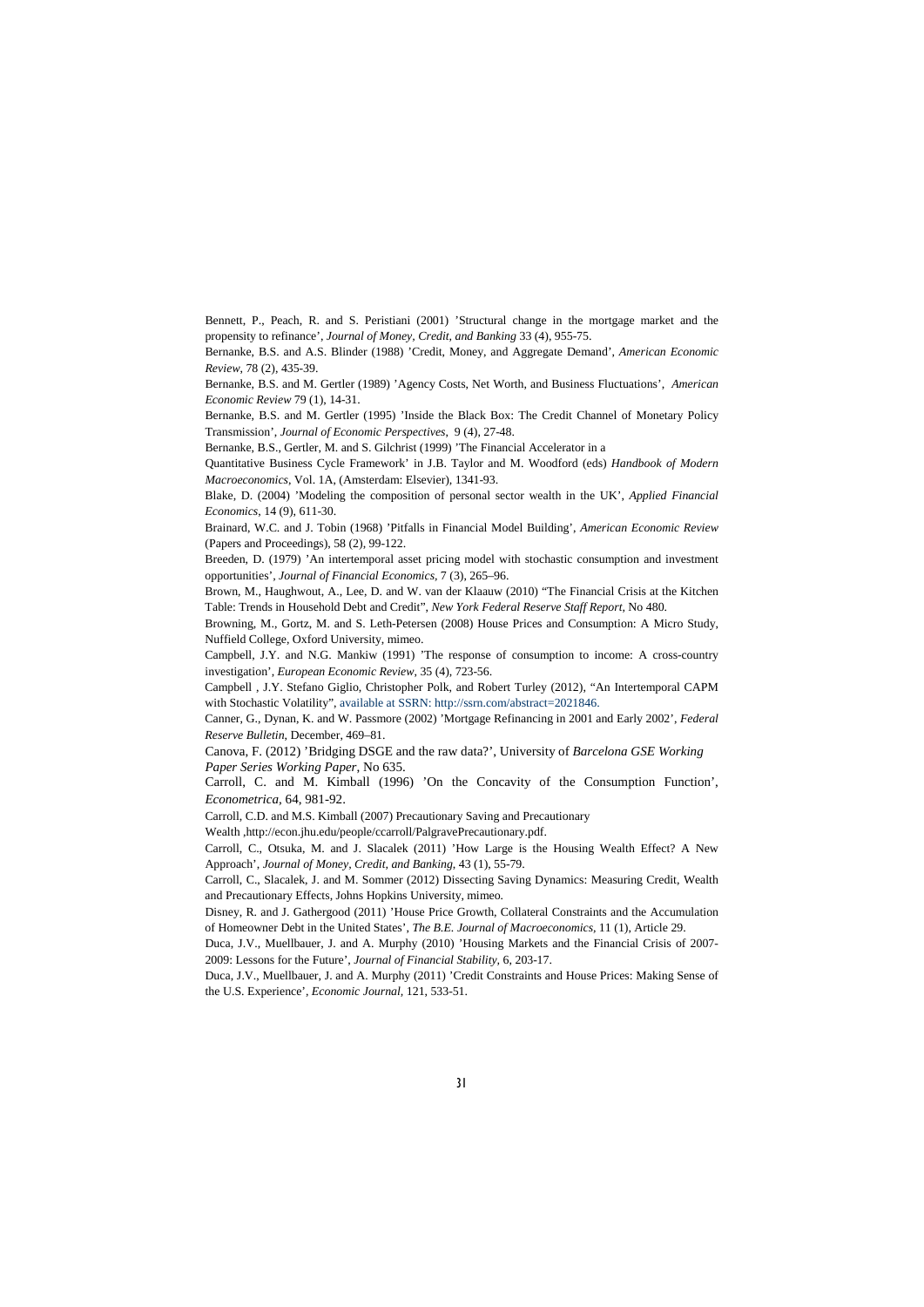Duca, J.V., Muellbauer, J. and A. Murphy (2012a) 'How Financial Innovations and Accelerators Drive Booms and Busts in U.S. Consumption', *Federal Reserve Bank of Dallas,* mimeo.

Duca, J.V., Muellbauer, J. and A. Murphy (2012b) 'Shifting Credit Standards and the Boom and Bust in U.S. House Prices', *Federal Reserve Bank of Dallas*, mimeo.

Dynan, K. (2012) 'Is a Household Debt Overhang Holding Back Consumption?', *Brookings Papers on Economic Activity,* (1).

ECB (2012) 'Report on the First Two Years of the Macro-Prudential Research Network, October

Fisher, I. (1933) 'The Debt-Deflation Theory of Depressions', *Econometrica,* 1, 337-57.

Friedman, M.A. (1957) *A Theory of the Consumption Function.* Princeton: Princeton University Press.

Friedman, M.A. (1963) 'Windfalls, the 'Horizon,' and Related Concepts in the Permanent Income Hypothesis," in *Measurement in Economics .*Carl Christ et al., eds. Stanford: Stanford University Press, 1–28.

Fukac, Martin and Adrian Pagan, 2010. ["Limited information estimation and evaluation of DSGE](http://ideas.repec.org/a/jae/japmet/v25y2010i1p55-70.html)  [models,](http://ideas.repec.org/a/jae/japmet/v25y2010i1p55-70.html)" *[Journal of Applied Econometrics](http://ideas.repec.org/s/jae/japmet.html)*, 25(1), 55-70.

Gorton, G. B. and A. Metrick (2012) 'Securitized Lending and the Run on the Repo', *Journal of Financial Economics,* 105 (2), 425-51.

Gross, D. and N. Souleles (2002) 'Do liquidity constraints and interest rates matter for consumer behaviour? Evidence from credit card data', *Quarterly Journal of Economics*, 117, 149-85.

[Hacker,](http://www.epi.org/people/jacob-hacker/) J. and [E. Jacobs](http://www.epi.org/people/elisabeth-jacobs/) (2008) "The Rising Instability of American Family Incomes, 1969-2004: Evidence from the Panel Study of Income Dynamics", *Economic Policy Insititute Briefing Paper,* No 213.

<span id="page-33-0"></span>Hall, R.E. (1978) 'Stochastic Implications of the Life Cycle-Permanent Income Hypothesis: Theory and Evidence', *Journal of Political Economy*, 96, 971-87.

Hall, R.E. (2011) 'The Long Slump', *American Economic Review*, 101 (2), 431–69.

Hausman, J. (1979) 'Individual Discount Rates and the Purchase and Utilization of Energy-Using Durables', *The Bell Journal of Economics*, 10 (1), 33-54.

Hurst, E.. and F. Stafford (2004) 'Home Is Where the Equity Is: Mortgage Refinancing and Household Consumption', *Journal of Money, Credit, and Banking,* 36 (6), 985–1014.

Iacoviello, M. (2005) 'House Prices, Borrowing Constraints and Monetary Policy in the Business Cycle', *American Economic Review,* 95 (3), 739-64.

Lettau, M. and S. Ludvigson (2001) 'Consumption, Aggregate Wealth, and Expected Stock Returns', *Journal of Finance*, 56 (3), 815-50.

Maki, D. (2001) 'Household Debt and the Tax Reform Act of 1986', *American Economic Review* 91 (1), 305-19.

Mian, A. and A. Sufi (2011a) 'House Prices, Home Equity Based Borrowing, and the U.S. Household Leverage Crisis', *American Economic Review,* 101 (5), 2132-56.

Mian, A. and A. Sufi (2011b) Household Balance Sheets, Consumption, and the Economic Slump, University of California at Berkeley, mimeo.

Mishkin, F. (1976) 'Illiquidity, Consumer Durable Expenditure, and Monetary Policy', *American Economic Review,* 66 (4), 642-55.

Mishkin, F. (1978) 'The Household Balance Sheet and the Great Depression', *Journal of Economic History,* 38 (4), 918-37.

Modigliani, F. (1971) 'Monetary Policy and Consumption' in *Consumer Spending and Monetary Policy: The Linkages*, Federal Reserve Bank of Boston Conference Series, No 5*.*